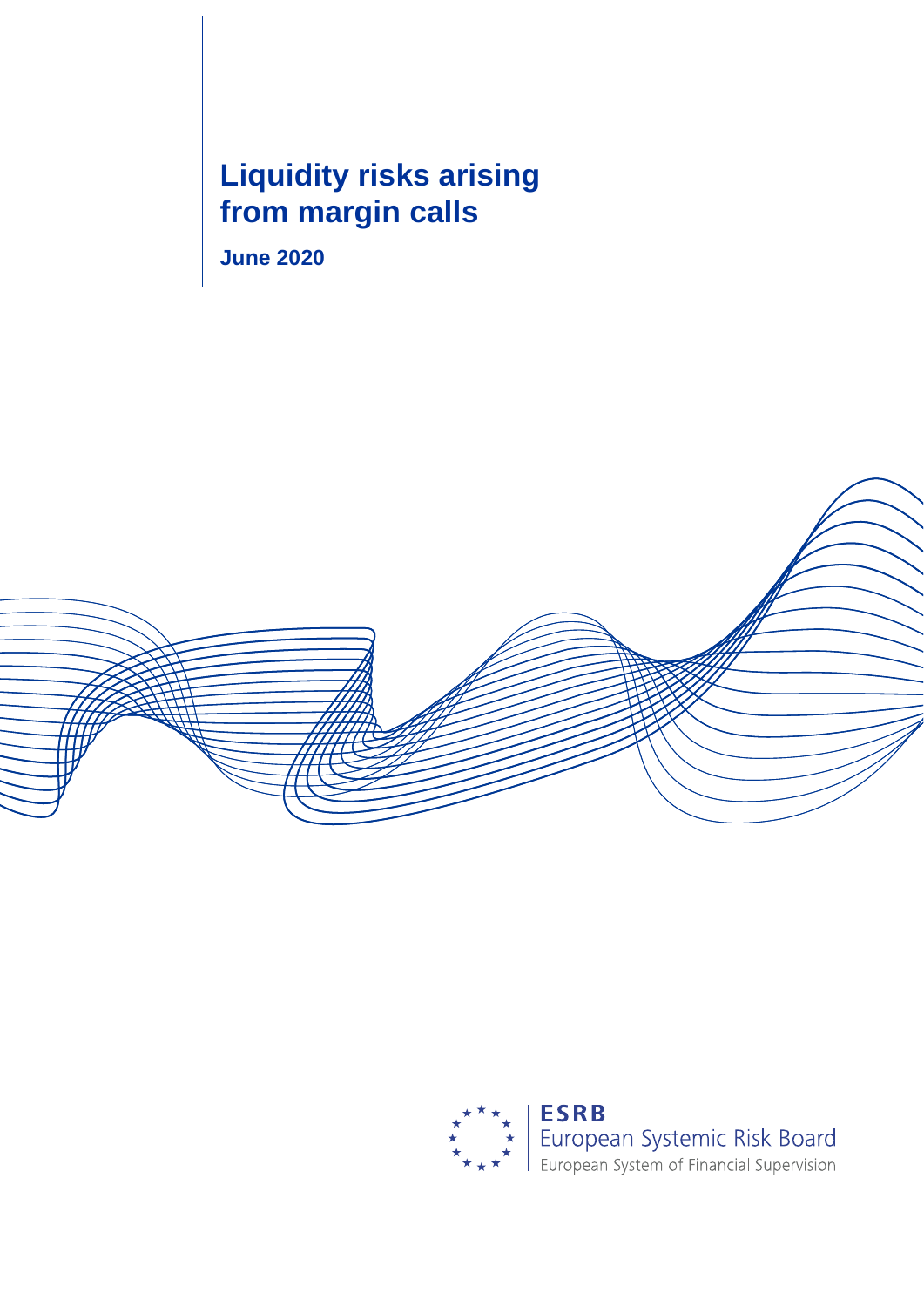# **Contents**

|                                     | <b>Executive summary</b>                          | $\mathbf{2}$ |
|-------------------------------------|---------------------------------------------------|--------------|
| -1                                  | <b>Key issues identified</b>                      | 4            |
| $\mathbf{2}$                        | Policies to mitigate risks to financial stability | 10           |
| <b>References</b>                   |                                                   | 15           |
|                                     | <b>Annex A: Background charts</b>                 | 19           |
|                                     | <b>Annex B: Background information</b>            | 30           |
| <b>Imprint and acknowledgements</b> |                                                   | 36           |

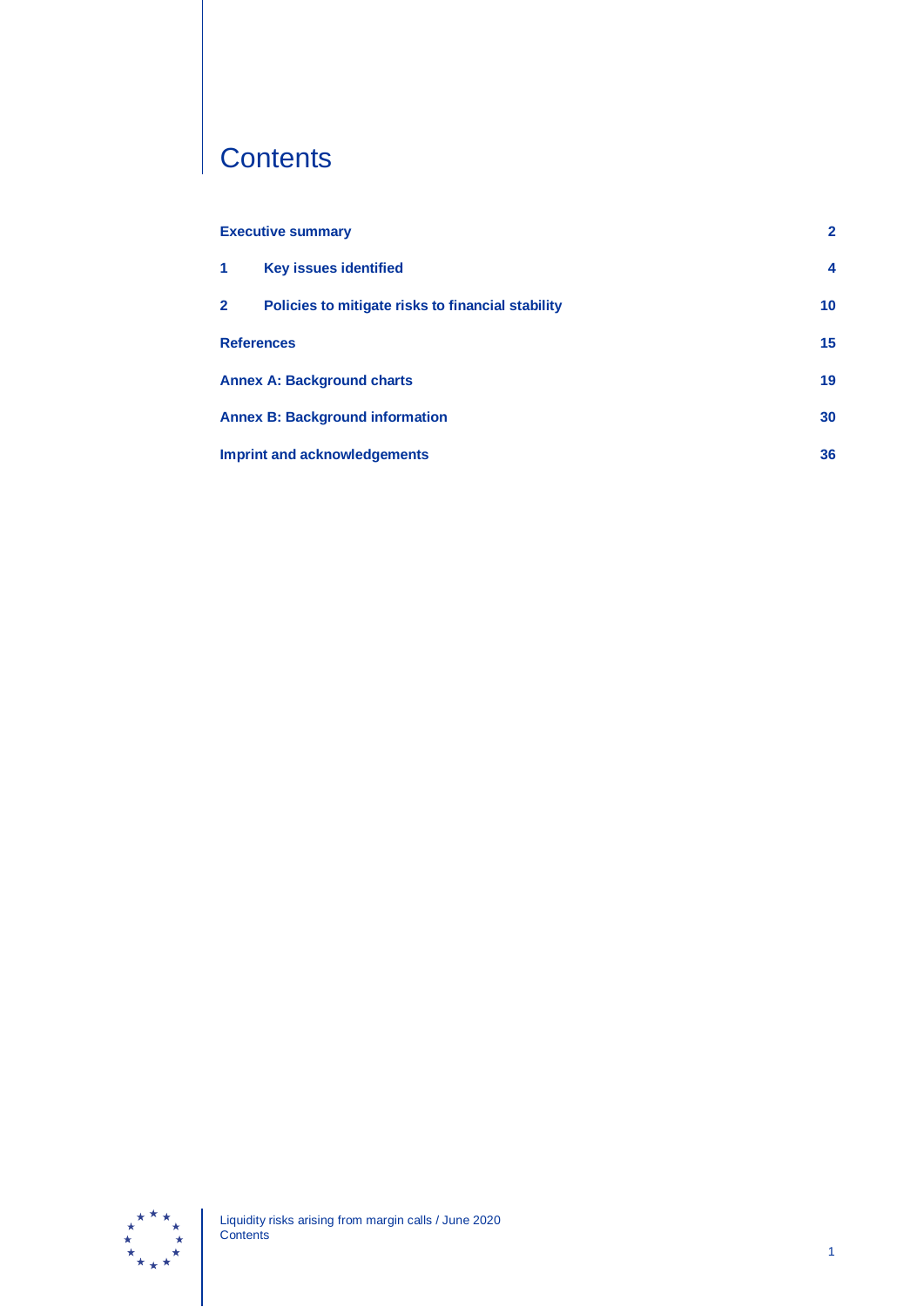# <span id="page-2-0"></span>Executive summary

Central clearing and margin requirements in the bilateral sphere bring high benefits to financial stability and more particularly in terms of management of counterparty credit risk. Greater central clearing of derivatives and collateralisation of non-centrally cleared derivatives positions have significantly strengthened the resilience of derivatives markets since the aftermath of the 2008 financial crisis. These reforms – led by the G20/Financial Stability Board – helped to ensure that recent market stress has not resulted in widespread concern about counterparty credit risk. Central clearing also maximises netting opportunities that achieve greater capital and collateral efficiency, including in respect of variation margin payments that mechanically reflect movements in market prices.

The coronavirus crisis and the recent oil market disruption caused a sharp drop in asset prices and increased volatility, resulting among others in significant margin calls across centrally cleared and non-centrally cleared markets. This report documents two financial stability-related issues: (i) large amounts of margins called from mid-February to mid-April, which may further increase due to likely forthcoming credit rating downgrades and possible further market volatility, as well as (ii) the adverse impact of such margin calls on both bank and non-bank entities, also in view of market concentration and interconnectedness.

This report proposes a recommendation addressed to the competent authorities in the area of central counterparties (CCPs), banks and other relevant market participants, encompassing the following aspects:

- 1. To the extent compatible with the overarching objective of avoiding jeopardizing the resilience of counterparties, limit sudden and significant (hence procyclical) changes and cliff effects in initial margins (including margin add-ons) and in collateral practices: (i) by CCPs vis-à-vis members; and (ii) by clearing members vis-à-vis their clients; as well as (iii) in the bilateral market, resulting from the mechanistic use of external credit ratings and possibly procyclical internal credit scoring methodologies.
- 2. Include in CCPs liquidity stress testing any two defaulting entities regardless of their role vis-àvis the CCP, including liquidity providers to the CCP, to enhance the liquidity resilience of CCPs by taking into account risks from the systemic, macroprudential perspective related to the high degree of interconnectedness among CCPs and their liquidity service providers. The policy also proposes to consider conducting coordinated liquidity stress tests at the EU and/or global level.
- 3. To the extent compatible with CCPs' operational and financial resilience, limit unnecessary liquidity constraints for clearing members and clients related to operational processes for margin collection.
- 4. Steer discussions at international level, through the participation of relevant competent authorities in international fora and standard setting bodies, where applicable, on means to mitigate the procyclicality in margin and haircut practices when providing client clearing services. These discussions should pursue the feasibility assessment, as well as the design

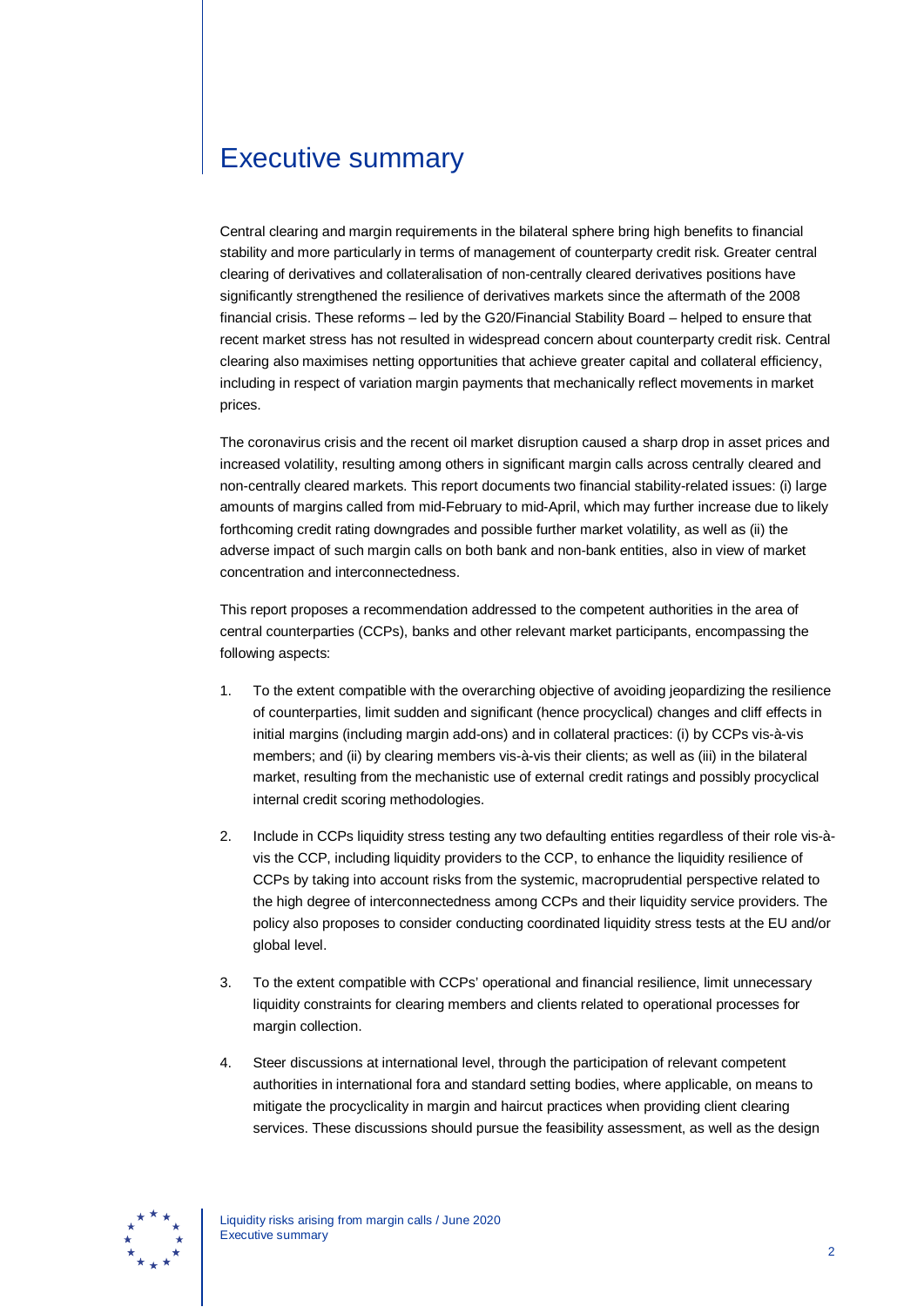and set up of global standards governing minimum requirements for risk management when providing client clearing services – both centrally cleared and non-centrally cleared.

The report also proposes further policies to be considered and analyses to be carried out over the short to medium term within the ESRB's structures. Notably, the ESRB could:

- 1. Recommend to the European Commission to consider the possibility of amending Level 1 or Level 2 regulation in order to require CCPs to implement an accelerated pass-through of intraday variation margins, whenever operationally possible and wherever the risk management framework would not be negatively impacted.
- 2. Independently assess the antiprocyclicality performance of the International Swaps and Derivatives Association (ISDA) SIMM model<sup>[1](#page-3-0)</sup> used widely for calibrating margin exchanges in bilateral derivatives transactions.
- 3. Analyse the structure of the clearing market in Europe from a financial stability perspective and its resilience in times of stress, focusing on interconnectedness and concentration in the provision of clearing services by CCPs and clearing members (also in view of increased market activity). If needed, recommend adjustments to prudential requirements for managing concentration risk at the CCP and clearing member level. In this regard, due consideration should be given to the existing global standards developed by the Basel Committee on Banking Supervision (BCBS), the committee of Payments and market infrastructures (CPMI) and the International Organization of Securities Commissions (IOSCO) in order to ensure a regulatory level playing field with other major jurisdictions.
- 4. Promote the continued sharing of relevant information by authorities, within their mandate and respecting confidentiality, and jointly develop analytical tools to enhance the ESRB analytical toolkit.

Finally, this report conveys the message that CCPs limit dividend payments to shareholders and earnings distributions to parent companies, or take equivalent action to build up their own funds. This would help ensure that CCPs maintain adequate prefunded own resources, in addition to initial margins and default funds, not least in view of increased operational risks.

<span id="page-3-0"></span>

<sup>1</sup> The ISDA Standard Initial Margin Model (SIMM) is an industry-led standardised methodology for calculating initial margin requirements for non-centrally cleared OTC derivatives.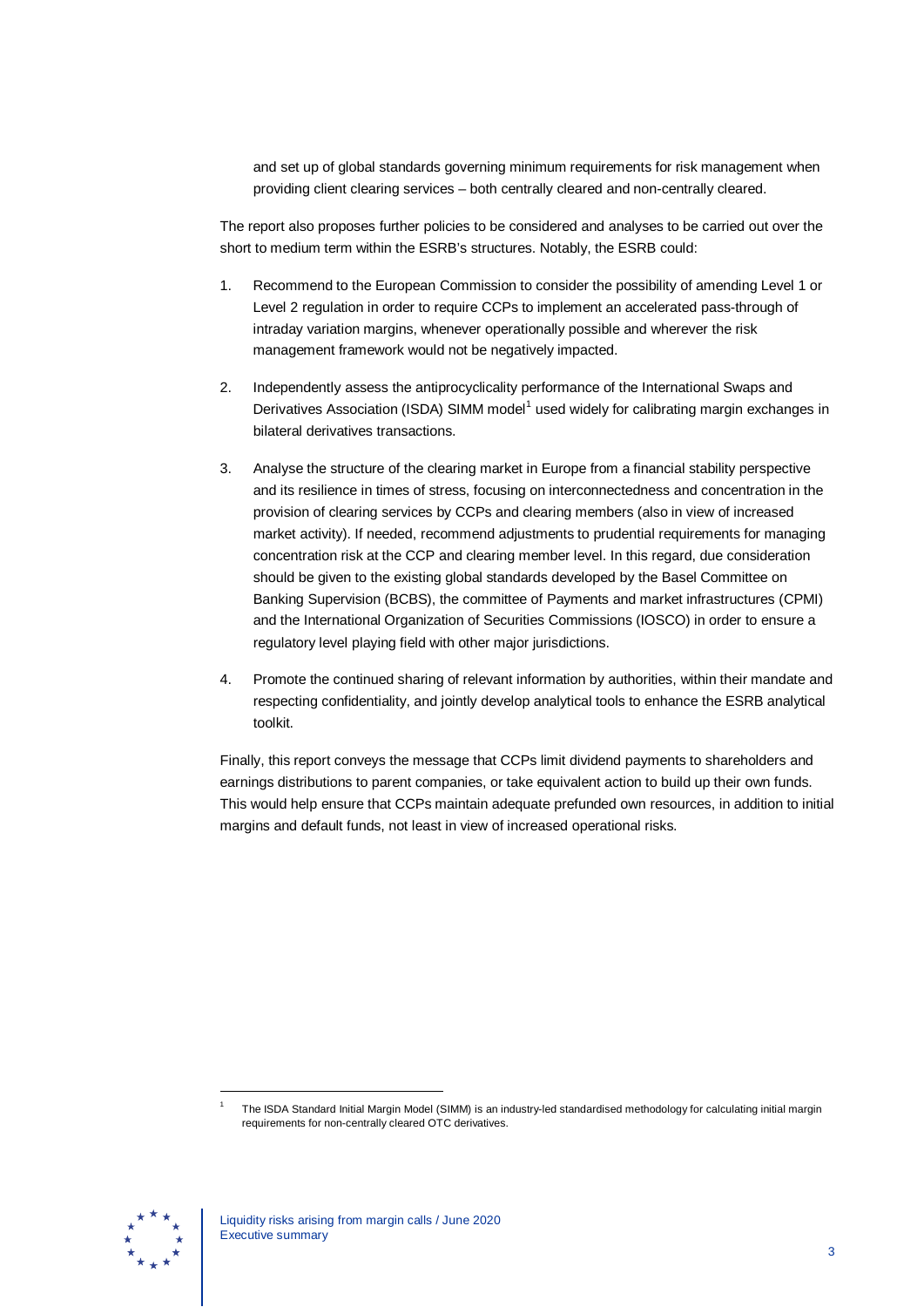# <span id="page-4-0"></span>1 Key issues identified

**Central clearing and margin requirements in the bilateral sphere bring high benefits to financial stability and more particularly in terms of management of counterparty credit risk.** Greater central clearing of derivatives and collateralisation of non-centrally cleared derivatives positions have significantly strengthened the resilience of derivatives markets since the aftermath of the 2008 financial crisis. These reforms – led by the G20/Financial Stability Board – helped to ensure that recent market stress has not resulted in widespread concern about counterparty credit risk. Central clearing also maximises netting opportunities that achieve greater capital and collateral efficiency, including in respect of variation margin payments that mechanically reflect movements in market prices.

**This report considers the implications of significant margin calls from cash and derivative positions across the financial system.** As the COVID-19 and oil market crisis caused a sharp drop in asset prices and high levels of market volatility, these developments also resulted in a significant increase in margin calls from cash and derivative positions.<sup>[2](#page-4-1)</sup> Going forward, these could have major implications for the liquidity management and funding needs of counterparties, and possibly even their solvency in a scenario where liquidity stress leads to systematic fire sales of assets. This report considers the implications for the financial system, in particular focusing on financial stability risks that could emerge from large margin calls and how these risks could be mitigated. The report acknowledges that central clearing and margin requirements in the bilateral sphere bring high benefits to financial stability and that policy action on margins must not jeopardise protection against counterparty credit risk. Derivatives counterparties, including CCP clearing members and their clients, should ensure they maintain sufficient liquidity to meet margin calls in timely fashion. It is though also beneficial, from a financial stability perspective, to ensure that CCPs' risk management decisions do not overburden clearing members, their clients and counterparties because of excessively procyclical features, thus creating unwelcome liquidity strains, possibly developing into solvency issues.

#### **Recent episodes of high market volatility have led to a substantial increase in margins.**

Margin increases have taken place through several channels embedded in the risk management framework of CCPs (serving the derivative and cash markets) and bilateral OTC derivatives: (i) initial margin (collateral covering potential future portfolio losses originating from the default of the counterparty); (ii) variation margin (payments to settle the mark-to-market moves on open positions); and (iii) intraday margin calls (which cover both mark-to-market moves and the recalibration of initial margins on account of heightened volatility, leading to greater potential future losses). In particular, from mid-February to mid-April, initial margins have increased in the wake of higher transaction volumes, but also because of the response of margin models to higher potential future losses due to higher market volatility and tail risks. $3$  For example, for the cleared segment of derivative transactions, the total initial margin posted by EU clearing members at the four largest

<span id="page-4-2"></span><span id="page-4-1"></span>

Data in this report rely on EMIR data and thus relate to derivatives transactions. However, anecdotal evidence shows that FX swap and cash market segments, such as equities, have behaved in a similar fashion.

<sup>3</sup> For further details on margining types and factors behind recent margin increases, see item B.1 in Annex B.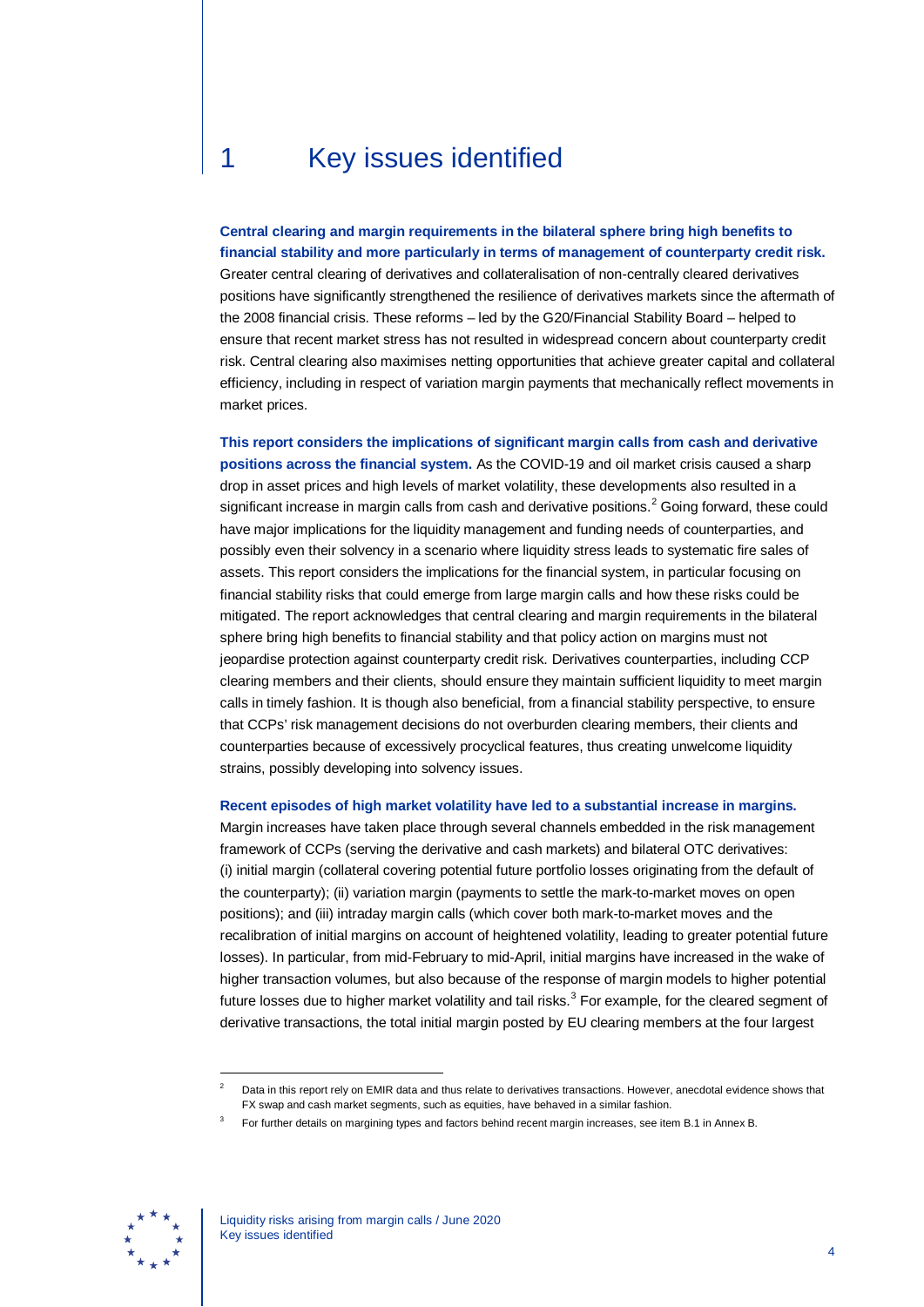CCPs in the EU and in the United Kingdom had increased by ca.  $\epsilon$ 3[4](#page-5-0) billion by the end of March,<sup>4</sup> i.e. by more than one-third of the pre-crisis level (see Chart 1, as well as Charts A.1 and A.2 in Annex A). Margins are fundamental to how a CCP manages counterparty credit risk and are an integral part of the risk management of counterparties and support systemic resilience.

#### Chart 1 **Initial margins posted in EU and UK CCPs by area of the CCP and the clearing member**



*Sources: European Systemic Risk Board trade repository data[5](#page-5-1) and ESRB Secretariat calculations based on joint work with the ECB.*

*Note: The chart includes data for the largest four CCPs (in terms of initial margins) in the EU and the United Kingdom vis-à-vis their respective clearing members. The latest observation is for 7 May 2020.*

**Since the outbreak of the COVID-19 pandemic, CCPs have called large amounts of intraday margin to cover market movements, with the corresponding variation margin payout often occurring only the next morning, causing liquidity to be temporarily trapped on the accounts**  of the CCPs. As highlighted by the ESRB <sup>[6](#page-5-2)</sup>, in some markets CCPs call and collect intraday margins to cover market movements from loss-making positions together with margin to cover potential exposures on existing and newly novated positions. As a result, while clearing members with loss-making positions provide margin to the CCPs to cover this exposure, clearing members with profit-making positions do not receive the corresponding variation margin payout until the next day, resulting in the liquidity being held at CCPs overnight during times when it could be most needed in other areas of the system. During recent weeks, the total amounts of variation margins have increased substantially (see Chart 2). For one country, the trading data have been crosschecked with supervisory data on the CCP's intraday margin calls, which showed that intraday

<span id="page-5-2"></span><span id="page-5-1"></span>

<span id="page-5-0"></span>Overall, in the cleared segment of derivatives transactions, initial margins at the four largest CCPs in the EU and in the United Kingdom increased from ca. €300 billion to ca. €400 billion between January 2020 and end-March 2020. This refers to the total across all clearing members at any of the four CCPs, including legal entities outside the EU. Of this, €34 billion was called from EU clearing members, with a surge of €28 billion (80%) in March alone.

<sup>5</sup> Trade repository data (or EMIR data) refers to the data accessed by the European Systemic Risk Board based on the European Market Infrastructure Regulation (EMIR).

<sup>6</sup> European Systemic Risk Board (2020b), **[Mitigating the procyclicality of margins and haircuts in derivatives markets](https://www.esrb.europa.eu/pub/pdf/reports/esrb.report_200109_mitigating_procyclicality_margins_haricuts%7E0f3e9f9e48.en.pdf)  [and securities financing transactions](https://www.esrb.europa.eu/pub/pdf/reports/esrb.report_200109_mitigating_procyclicality_margins_haricuts%7E0f3e9f9e48.en.pdf)**, January 2020.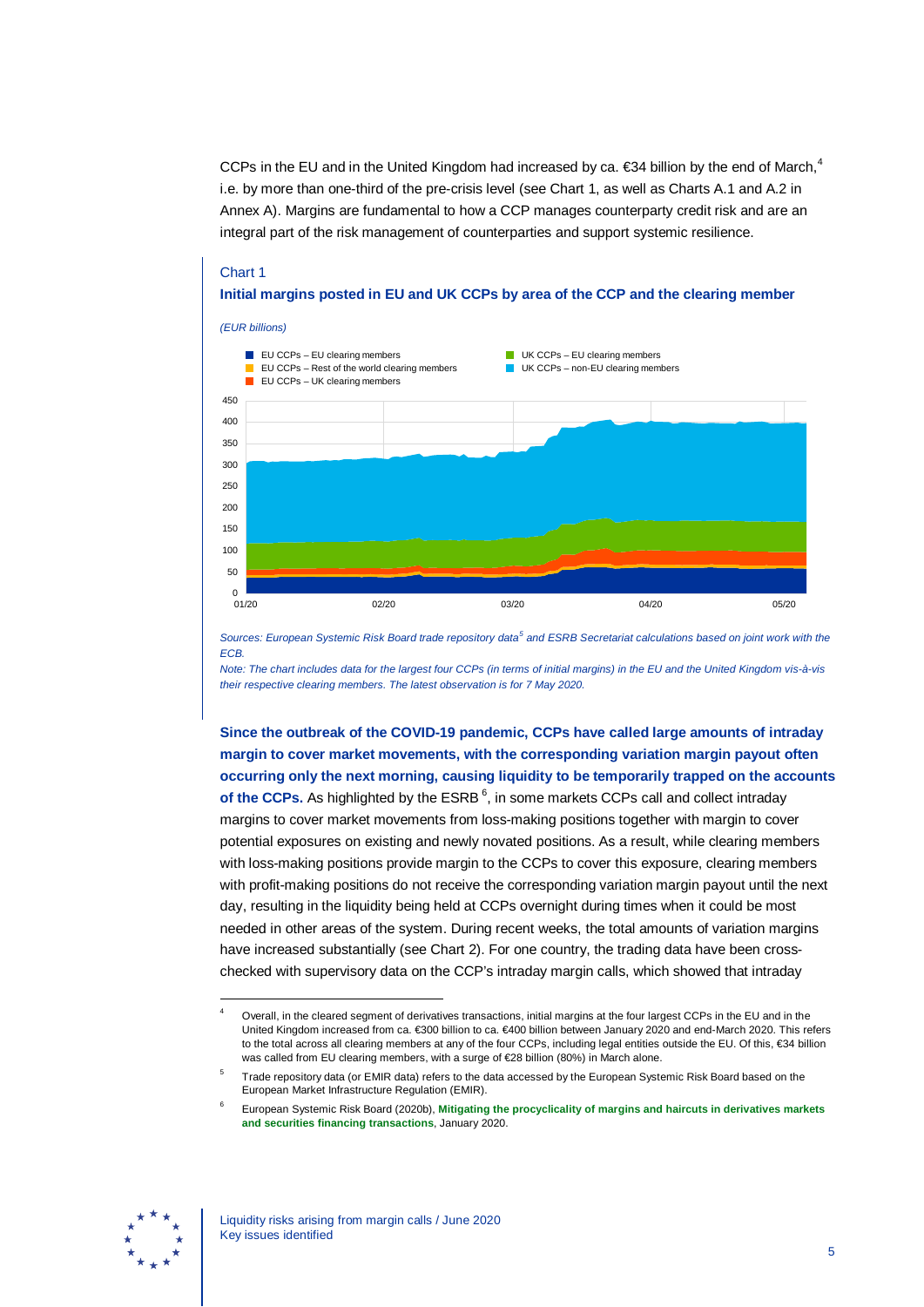margin calls mainly resulted from market movements (i.e. variation margins) on days of high volatility, and that variation margin gains were not paid out intraday but on the following morning. Currently intraday margin calls are not passed on in many CCPs for several reasons, e.g. because these calls cover both mark-to-market changes and top-ups for initial margins on an intraday basis, or because some CCPs accept non-cash collateral for meeting intraday margin calls, which would make it challenging to pass on the same day.

### Chart 2 **Initial and variation margins posted in four EU and UK CCPs**



*Sources: European Systemic Risk Board EMIR data. ESRB Secretariat calculations based on joint work with the ECB. Note: The chart includes data for the largest four CCPs (in terms of initial margins) in the EU and United Kingdom vis-à-vis their respective clearing members. The latest observation is for 7 May 2020. The chart shows a comparison of initial and variation margins posted and received at the four largest CCPs in the EU and the United Kingdom by initial margins (clearing members from all jurisdictions are included in the aggregates). Gross flows proxies the total amount of liquidity flowing from clearing members to the CCPs plus the amount from the CCPs to the clearing members until the end of the day. Variation margin*  received by the CCPs proxies the amount of clearing members' cash liquidity needs. Variation margin posted by the CCPs *proxies the amount of cash liquidity received by clearing members. The share of variation margin posted by the CCPs resulting from intraday margin calls reflects the liquidity subject to a delayed pass-through for some CCPs. The results for each CCP have been validated with national sources. The methodology has been developed in cooperation with the Deutsche Bundesbank.*

**Margin frameworks have responded broadly as expected so far, reflecting the smooth functioning of cleared and bilateral markets and timely payouts by market participants.** [7](#page-6-0)

Market participants have met margin calls in centrally cleared markets with only minor operational delays in some cases, which they promptly solved without putting counterparties at risk. In the bilateral market, the number of disputes has markedly increased, but total amounts have remained stable. Clearing members have also continued to post high levels of excess collateral at CCPs, which could be interpreted as a precaution against future margin calls or, possibly, as a sign that market participants have not so far faced widespread difficulties in sourcing collateral.

<span id="page-6-0"></span>

See also some evidence on the functioning of the repo market in item B.2 in Annex B.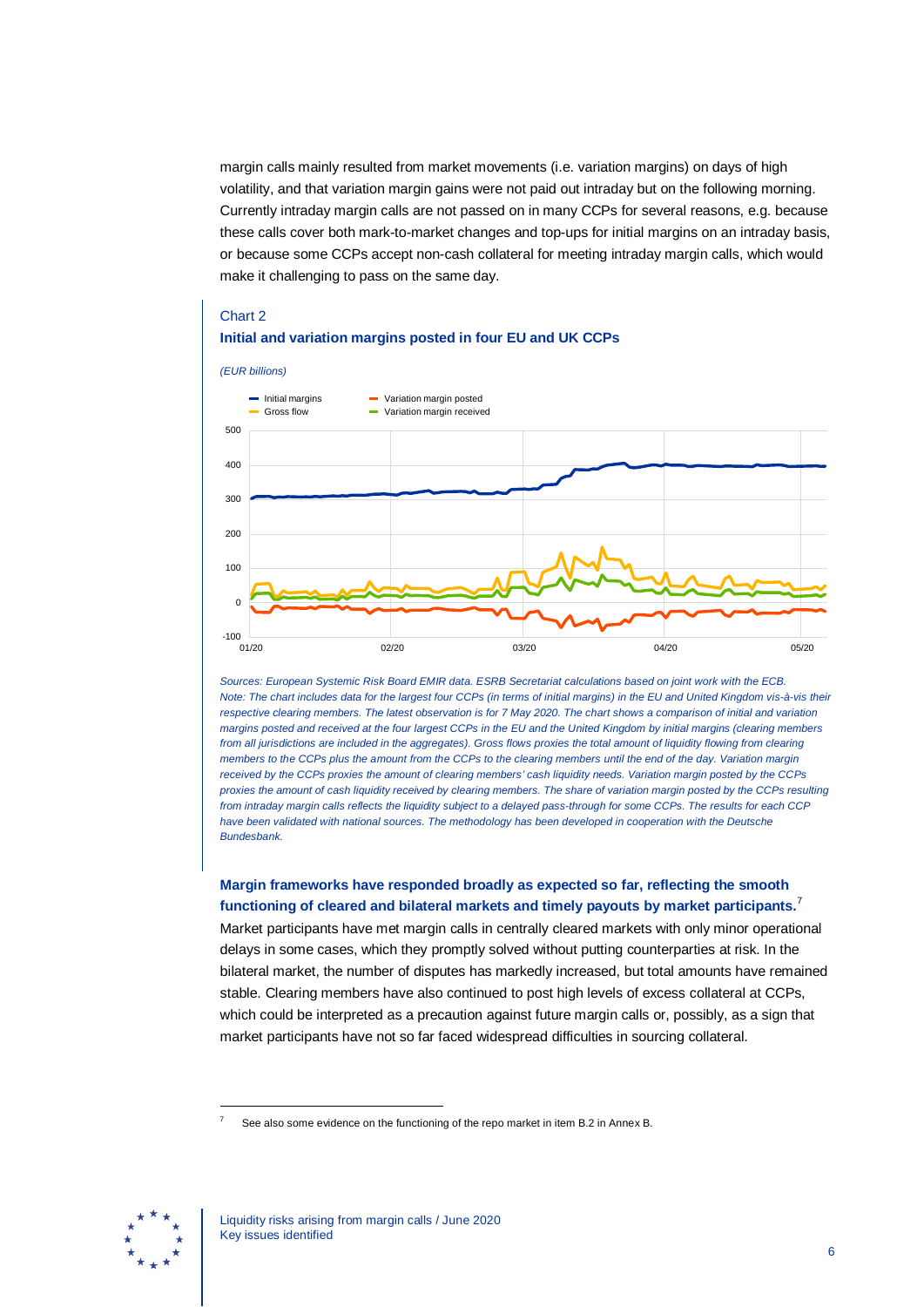**Some banking entities have seen a particularly marked increase in initial margins and may have experienced increased liquidity constraints (see Chart 3 and Table A.4 in Annex A), in terms of cash and collateral available.** Such strains could be problematic, should the situation materially worsen, in view of the high concentration and interconnectedness of the derivatives markets among several large clearing members.<sup>[8](#page-7-0)</sup> However, capital and liquidity requirements are relatively favourable for derivative positions (see also Table A.5 in Annex A) and major banks under the Single Supervisory Mechanism (SSM) have entered this crisis with robust capital and liquidity positions. In addition, authorities have introduced substantial policy support measures to alleviate potential liquidity and solvency strains and have incentivised banks to make prompt use of their buffers. Overall, so far major European clearing members have not reported any significant delays in meeting margin calls. Currently, major euro area clearing members exceed regulatory liquidity requirements, and they now also have access to additional liquidity support (e.g. through the temporary easing of the ECB's collateral requirements), so that they can be expected to have sufficient balance sheet space to support client needs if necessary.

**Margin calls have likely affected non-bank entities significantly, in bilateral markets or via client clearing, due to liquidity constraints.**<sup>[9](#page-7-1)</sup> According to recent ECB analysis<sup>10</sup>, the daily variation margin calls on euro area investment funds' derivative exposures quintupled. For a substantial share of funds with derivative exposures, the variation margin call exceeded their precrisis cash positions on at least one day during the turmoil. In addition, 6% of funds did not have a sufficiently large pre-stress liquidity position to cover the cumulative increase in variation margin during the market turmoil.<sup>[11](#page-7-3)</sup> Furthermore, increases in initial margins posted at CCPs during March 2020 stemmed mainly from client portfolios and to a somewhat lesser extent from house portfolios (due to comparatively limited house business).<sup>[12](#page-7-4)</sup> Such developments may be of concern given that most non-banks rely on the services of only one client clearing provider<sup>[13](#page-7-5)</sup> and do not have back-up arrangements in place. Therefore, clearing providers typically have extensive discretion to change clearing conditions for their clients in a short period of time, including changes in initial margin calibrations as well as collateral eligibility. As discussed by the  $ESRB^{14}$ , current client clearing arrangements leave clearing members substantial leeway for counterparty-specific add-ons on initial margins (of up to 50%). While clearing service providers' collateral requirements are typically aligned with those of CCPs, clearing providers' repo desks typically offer (but are not contractually

<span id="page-7-6"></span><span id="page-7-5"></span><span id="page-7-4"></span>

<span id="page-7-1"></span><span id="page-7-0"></span>See also the evidence on interconnectedness and concentration in Figures A.1 and A.2 and Tables A.1-A.3 in Annex A.

<sup>9</sup> For a more detailed discussion and further evidence on the concentration of client clearing, the impact on non-bank financial entities and non-financial corporations, as well as on the functioning of the bilaterally cleared FX market, see items B.3-B.5 in Annex B.

<span id="page-7-2"></span><sup>10</sup> See Charts A.3-A.5 in Annex A and Fache Rousová, L., Gravanis, M., Jukonis, A. and Letizia, E. (2020), "**[Derivatives](https://www.ecb.europa.eu/pub/financial-stability/fsr/html/index.en.html)[related liquidity risk facing investment funds](https://www.ecb.europa.eu/pub/financial-stability/fsr/html/index.en.html)**", European Central Bank Financial Stability Review, Special Feature B, May 2020.

<span id="page-7-3"></span><sup>11</sup> For further evidence of possible liquidity constraints in non-bank financial entities, see de Jong, A., Draghiciu, A., Fache Rousová, L., Fontana, A. and Letitia, E. (2019), **[Impact of variation margining on insurers' liquidity: An analysis of](https://www.eiopa.europa.eu/content/impact-variation-margining-eu-insurers-liquidity-analysis-interest-rate-swaps-positions_en)  [interest rate swap positions](https://www.eiopa.europa.eu/content/impact-variation-margining-eu-insurers-liquidity-analysis-interest-rate-swaps-positions_en)**, EIOPA, 2019, as well as Danmarks Nationalbank (2019), "**[Pension companies will have](http://www.nationalbanken.dk/en/publications/Documents/2019/11/ANALYSIS_No%2023_Pension%20companies%20will%20have%20large%20liquidity%20needs%20if%20interest%20rates%20rise.pdf)  [large liquidity needs if interest rates rise](http://www.nationalbanken.dk/en/publications/Documents/2019/11/ANALYSIS_No%2023_Pension%20companies%20will%20have%20large%20liquidity%20needs%20if%20interest%20rates%20rise.pdf)**", November 2019.

See evidence in Chart A.2 in Annex A. House portfolios mean clearing members' own portfolios, as opposed to the portfolios of clearing members' clients.

See also evidence in Table A.3 and Figure A.2 in Annex A.

<sup>14</sup> European Systemic Risk Board (2020b), **[Mitigating the procyclicality of margins and](https://www.esrb.europa.eu/pub/pdf/reports/esrb.report_200109_mitigating_procyclicality_margins_haricuts%7E0f3e9f9e48.en.pdf) haircuts in derivatives markets [and securities financing transactions](https://www.esrb.europa.eu/pub/pdf/reports/esrb.report_200109_mitigating_procyclicality_margins_haricuts%7E0f3e9f9e48.en.pdf)**, January 2020.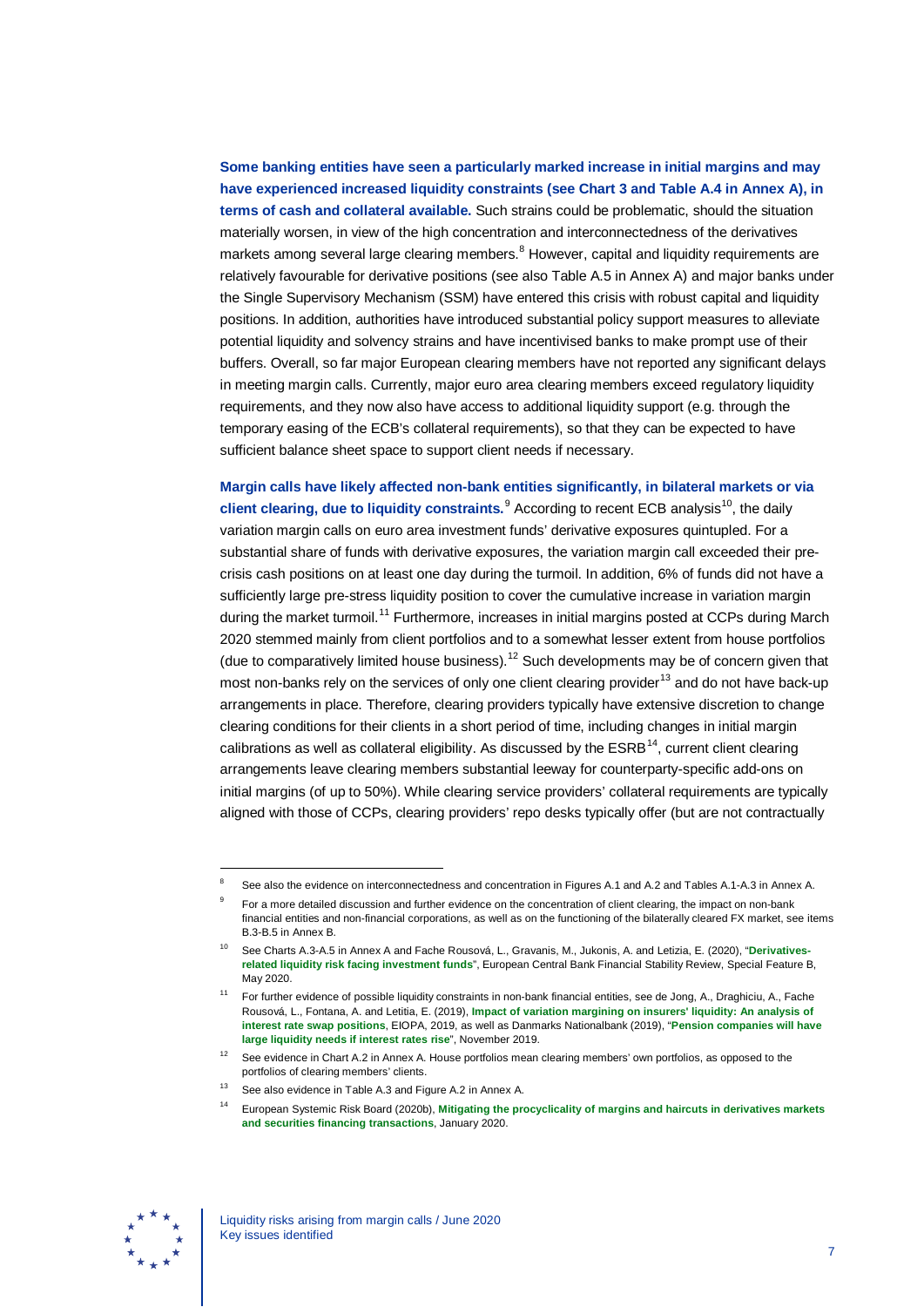obliged to provide) collateral transformation services to their clients, which increases client dependency on the clearing provider.

**Going forward, the ability of market participants to meet margin calls will depend on future levels of volatility and the ongoing resilience of their liquidity management (although solvency risks cannot be excluded).** Other important potential channels of liquidity strains include measures taken by CCPs to mitigate credit risk stemming from collateral issuers or clearing members.[15](#page-8-0) So far, there is only anecdotal evidence that some CCPs have taken action in this regard. However, CCPs' risk management practices may still reflect downgrades by credit rating agencies (either of collateral issuers or of counterparties), which are also likely to materialise in the future weeks and months. Any downgrade-related changes which are directly reflected in the collateral or counterparty policies might imply that counterparties need to post or substitute large amounts of collateral at short notice (e.g. where a measure affects domestic government bonds which are frequently used as collateral), or even result in them being excluded from both clearing facilities and the bilateral segment of the market. Overall, concentration at CCPs and clearing members and interconnectedness among CCPs through common clearing members, liquidity providers, custodians or investment counterparts may also lead to further cascade effects.

<span id="page-8-0"></span>

<sup>15</sup> For further background, see items B.6-B.7 in Annex B.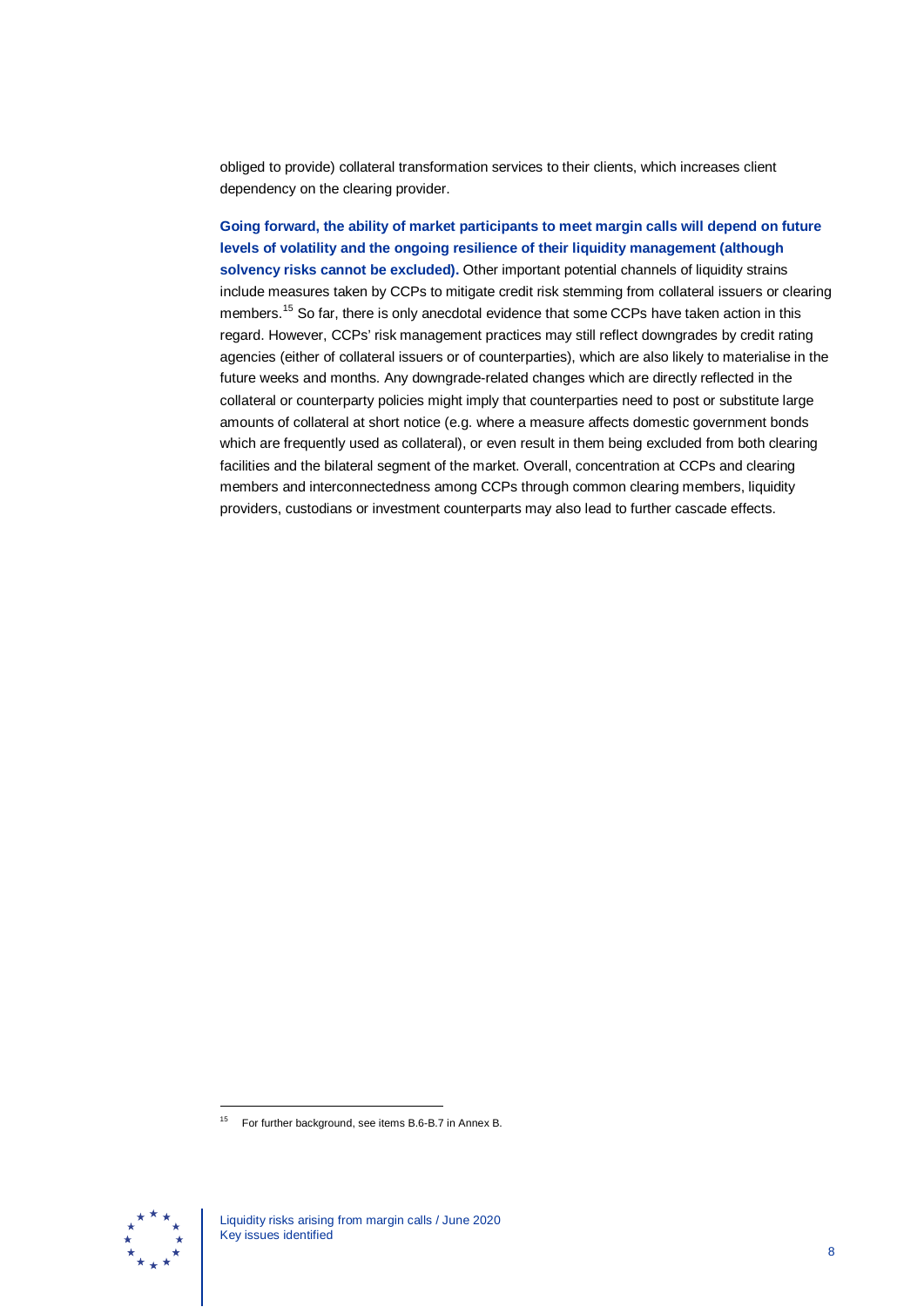#### Chart 3

**Initial margins (IM) posted as at the end of March and called during Q1 2020 for several European banks relative to their capital, cash holdings, debt securities holdings and total assets**



#### *Sources: European Systemic Risk Board EMIR data, SNL and the ESRB Secretariat's calculations.*

*Notes: The charts present the amount of initial margin outstanding at EU and UK CCPs for several European banks with relatively high initial margins at the end of March 2020 (upper panel) and initial margin called in Q1 2020, as a ratio of CET1 (SNL Table 220292), cash holdings of these banks, defined as cash and balances with central banks (SNL Table 246025), debt securities holdings (SNL Table 224927) and total assets (SNL Table 132264) as at the end of 2019. Banks are presented on an anonymised basis for confidentiality reasons. For one bank, the values of margin called relative to cash (ca. 62%) are not shown in the scatter plot for presentational reasons.*

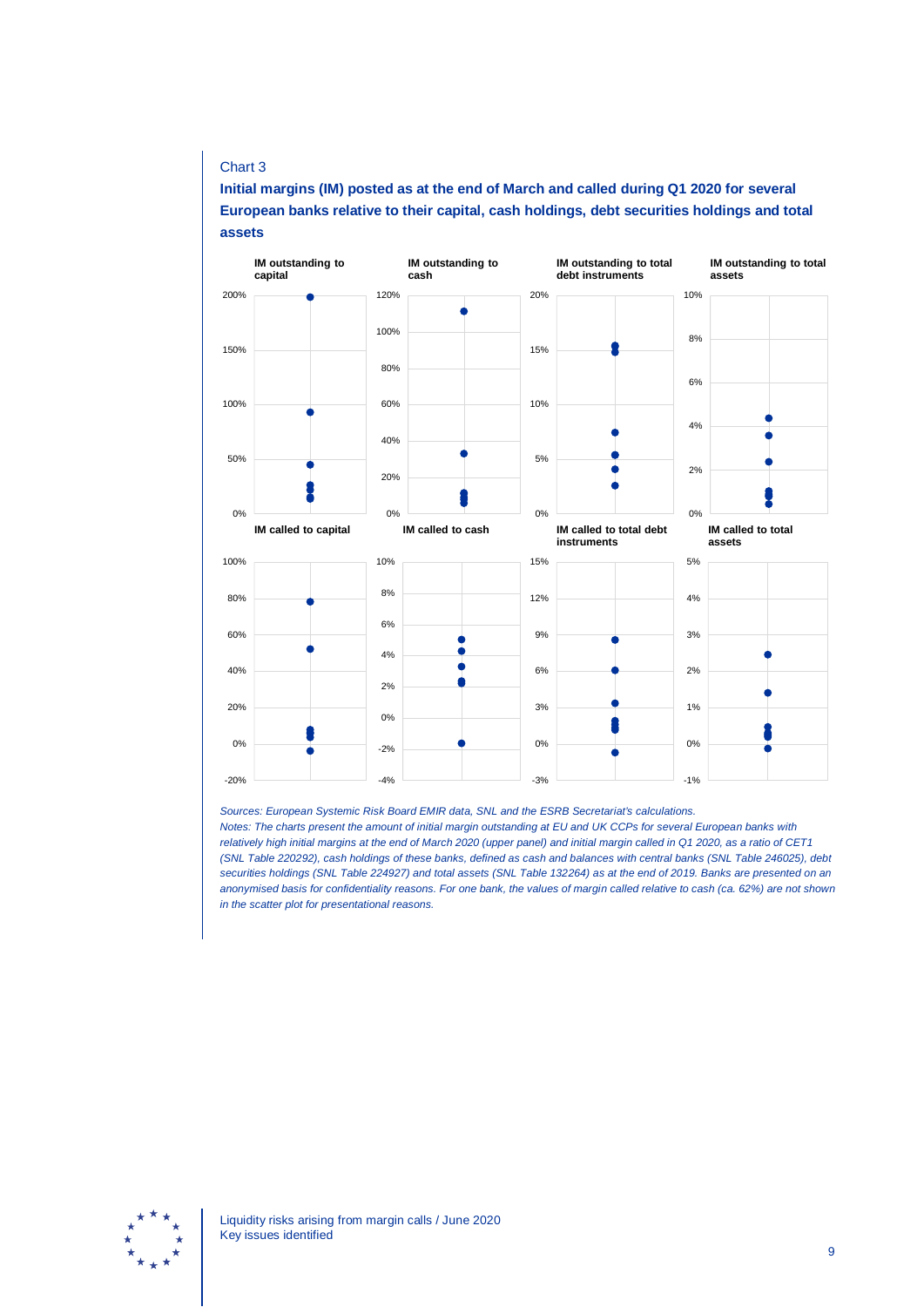# <span id="page-10-0"></span>2 Policies to mitigate risks to financial stability

**In view of the identified financial stability risks that could emerge from large margin calls, the report proposes that the European Systemic Risk Board should immediately advocate four policies which could be implemented through one recommendation to the relevant Competent Authorities (in the areas of CCPs', banking and other financial market participants). To the extent possible, EU authorities should also promote these policies in international fora, as they may affect EU market participants active in other jurisdictions and to promote a level playing field across the clearing network at global level.**

**Policy 1. To the extent compatible with the financial resilience of counterparties, limit sudden and significant (hence procyclical) changes and cliff effects in initial margins (including margin add-ons) and in collateral framework: (i) by CCPs vis à vis members; and (ii) by clearing members vis-à-vis their clients; as well as (iii) in the bilateral market, resulting notably from the mechanistic use of external credit ratings and possibly procyclical internal credit scoring methodologies.**

The ESRB recommends that national competent authorities (NCAs) of the CCPs:

- 1. ensure that CCPs' issuer and counterparty credit risk management frameworks (a) use progressive and granular steps, in particular when implementing ratings downgrades, without unduly delaying the feeding of these downgrades in their overall risk management practices and (b) limit procyclical features in internal models, including by considering appropriate margins of conservatism;
- 2. inform authorities represented in the respective EMIR College, when (and to the extent it does not interfere with the timely implementation of risk management decisions, before) CCPs implement a reduction in the scope of eligible collateral, or any material increase in collateral "haircuts", or any decrease in the concentration limits on the amount of collateral accepted from a single issuer;
- 3. engage with CCPs (and possibly intermediaries for non-centrally cleared trades) to thoroughly analyse the antiprocyclicality performance of the tools they have used during the most acute periods of stress, and report on these analyses to their supervisory authorities.

Purpose: Limiting sudden and significant (hence procyclical) changes and cliff effects both in the initial margin framework (including margin add-ons) and collateral framework would aim at reducing sharp increases in initial margin requirements and consequently collateral demand. This in turn would alleviate funding pressures for clearing members and clients.When considering margin increases by CCPs, EMIR already addresses the need to maintain antiprocyclicality tools in order to limit procyclicality. Nevertheless, management of (issuer and counterparty) credit risk can also have harmful procyclical effects and lead to liquidity strains. These result from: (i) the use of credit rating agency (CRA) ratings, as downgrades can lead to automatic procyclicality; (ii) internal CCP haircut models and credit scoring methodologies. This is not addressed by EMIR. Concerning the initial margins applied by clearing members to their clients, the current market practice, especially



Liquidity risks arising from margin calls / June 2020 Policies to mitigate risks to financial stability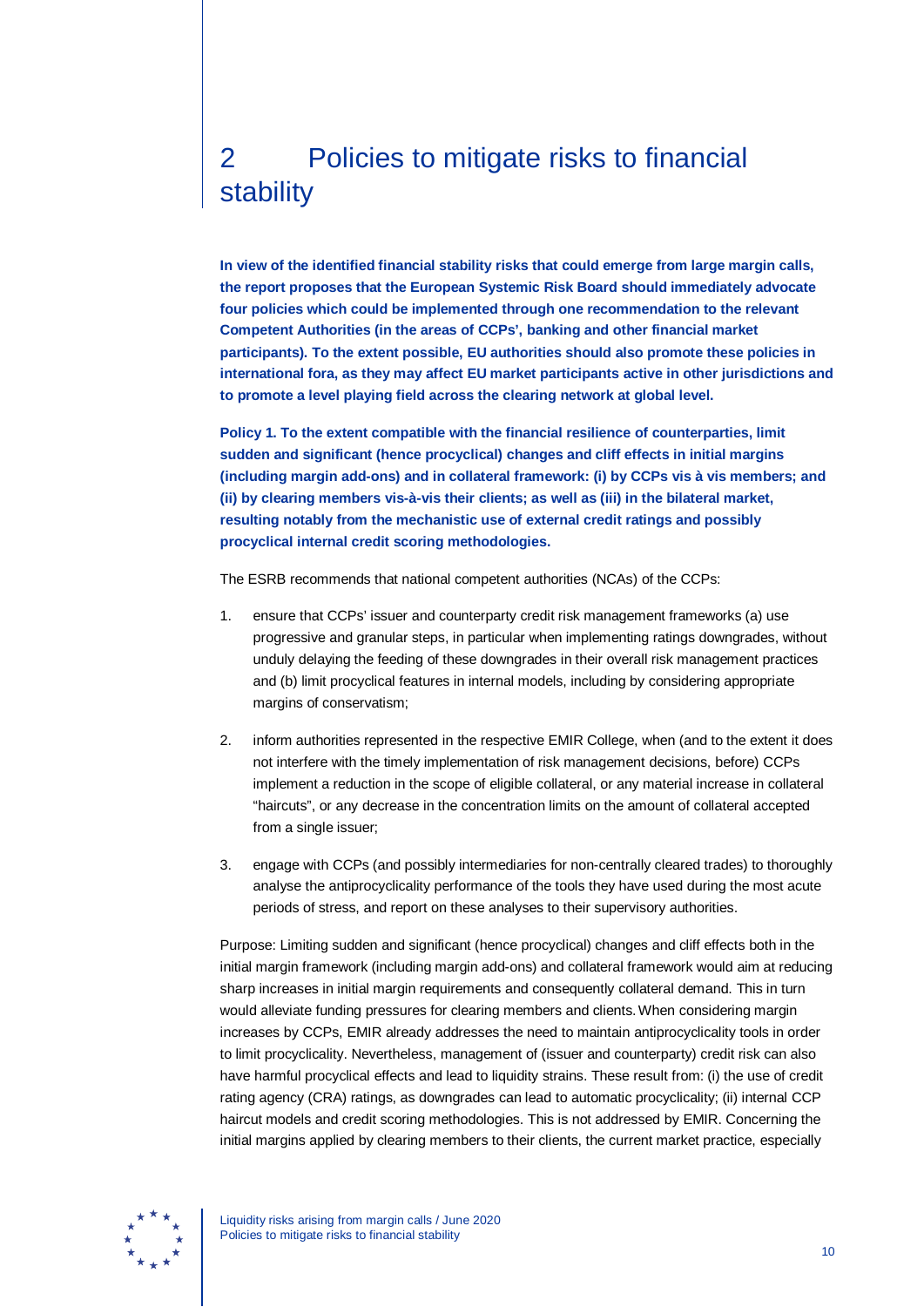in equity and listed derivative clearing, is that clearing members increase collateral requirements and collateral haircuts vis-à-vis their clients more than proportionally (by a multiple of more than one) compared with what the CCP actually requires of them for their clients positions. This conservative approach might vary according to: (i) the type of counterparty; as well as (ii) the credit quality of counterparts. This might amplify liquidity drains for CCP end-users. Currently, there is no provision in international standards setting minimum requirements regarding the risk management practices between clearing members and their clients. Therefore there is no provision in the EU framework in this regard, nor does the framework require clearing members to enforce antiprocyclical margin management practices. While the amendments known as the "EMIR Refit" enhance the transparency around margin setting between CCPs and clearing members, the same transparency does not yet extend sufficiently to the relationship between clearing members and their clients, in the absence of an international standard in this regard. Counterparties and in particular CCPs should apply this recommendation in a way which is compatible with their ongoing financial resilience.

**Policy 2. Include in CCPs liquidity stress testing any two defaulting entities regardless of their role vis-à-vis a CCP, including liquidity providers to the CCP, to enhance the liquidity resilience of CCPs by taking into account risks from the systemic and macroprudential perspective related to the high degree of interconnectedness among CCPs and their liquidity service providers. The policy also proposes to consider conducting coordinated liquidity stress tests at the EU or global level.**

The ESRB recommends that the European Securities and Markets Authority (ESMA) review its draft technical standards under Article 44(2) of Regulation (EU) No 648/2012 so that CCPs include in their liquidity stress test the default of any two entities providing services to a CCP that could affect its liquidity situation. Currently they limit their framework to the default of any two clearing members, as put forward by ESMA in the liquidity stress testing exercise in 2019. For example, the default of any entity acting as an investment and repo counterparty, payment agent, custodian or liquidity provider should be envisaged when selecting the two defaulting entities with the largest impact on the liquidity position of the CCP, even if they are not a clearing member. Any existing back-up arrangement would be taken into account. This will improve the overall market resilience, in view of a large degree of concentration and interconnection among CCPs and their liquidity service providers and, consequently, the fact that prudent liquidity management at individual CCP level might not necessarily cover the risks from the systemic, macroprudential, perspective.

Pending the action taken by ESMA to comply with the above mentioned recommendation and the possible introduction of corresponding EU legislation, it is recommended that competent authorities ensure that the stress scenarios under Article 44 of Regulation (EU) No 648/2012 include the default of any two entities that provide services to the CCP and whose default could materially affect the liquidity position of the CCP. NCAs should encourage CCPs to react to any identified weakness as a result of this enhanced stress test in a way that does not create additional burdens on its members. For example, this could mean encouraging a CCP to find additional liquid resources, but not imposing further limits on the collateral eligibility.

Considering the large concentration in the provision of liquidity services, as well as global interconnections between CCPs and liquidity service providers, competent authorities should engage with CCPs – and to the extent possible with other relevant authorities in third countries – to



Liquidity risks arising from margin calls / June 2020 Policies to mitigate risks to financial stability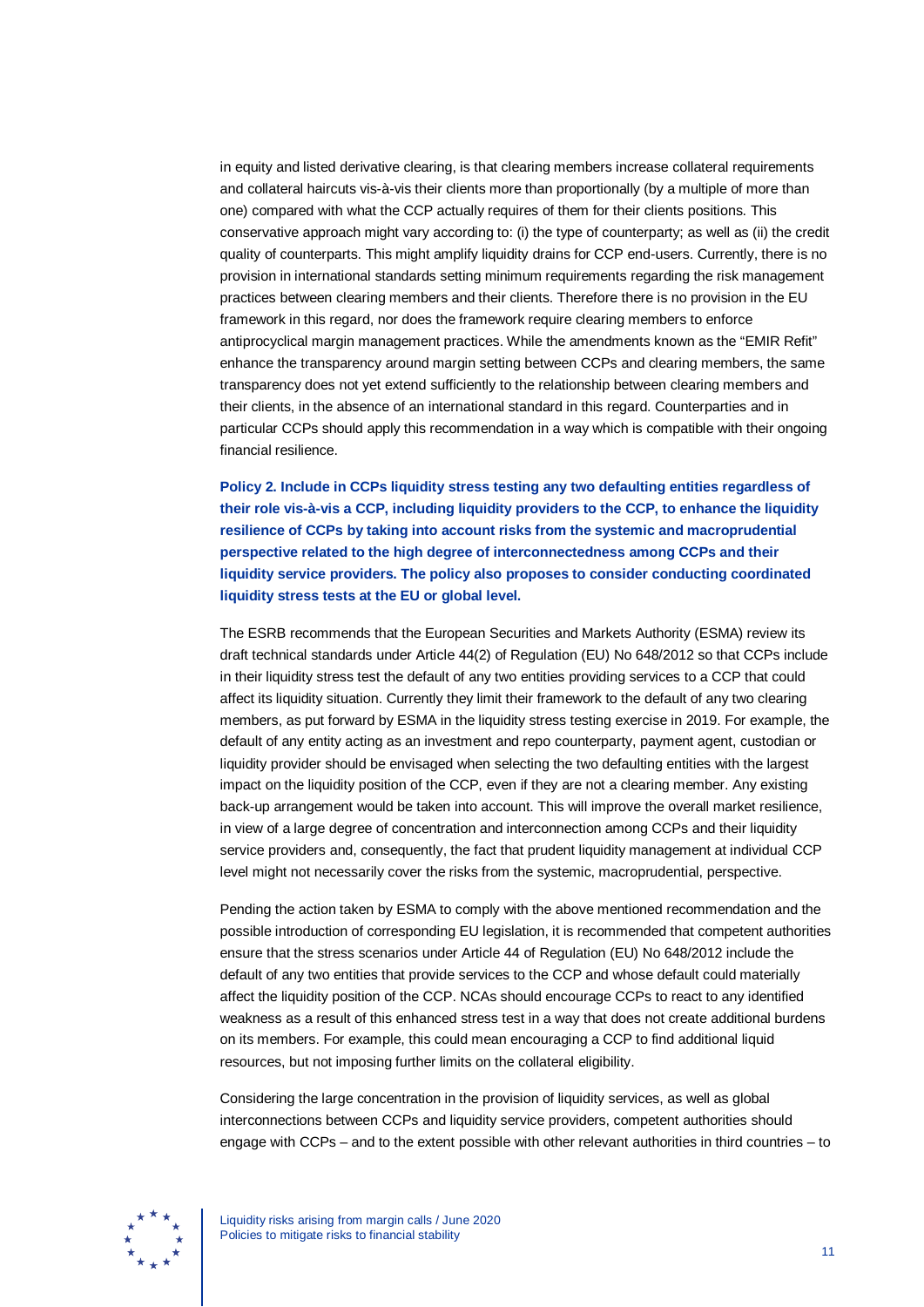conduct coordinated liquidity stress test exercises. These should include the default of any two entities that provide liquidity services to CCPs and whose default could materially affect the liquidity positions of CCPs. This coordinated exercise could take place at the EU level or at a global level.

Purpose: In their liquidity stress testing CCPs should capture comprehensively all the events that may cause them to face a liquidity shortfall.<sup>[16](#page-12-0)</sup> This would incentivise CCPs to mitigate their reliance on a liquidity provider. Since there is a significant degree of concentration in the provision of liquidity and payment services to CCPs, this would enhance overall stability at market infrastructure level. The conduct of coordinated liquidity stress test exercises globally or at the EU level could also increase resilience in the liquidity risk management frameworks of CCPs in the EU.

### **Policy 3. To the extent compatible with CCPs' operational and financial resilience, limit unnecessary liquidity constraints for clearing members and clients related to operational processes for margin collection**

The ESRB recommends that NCAs encourage CCPs to the extent legally possible to ensure that their operational (either variation or initial) margining frameworks (including schedules) do not lead to unsurmountable operational liquidity constraints that may crystallise in default events. This could in particular be achieved by:

- 1. Where operationally possible and to the extent that it does not materially affect the capacity of the member to use it for the novation of new transactions, CCPs should consider the possibility of offsetting excess collateral against intraday margin calls.
- 2. Where operationally and legally possible, provided that the risk management framework is not negatively impacted and the capacity of the CCPs to manage their intraday margins and settlements flows is not materially affected, CCPs should identify separately:
	- (a) intraday margins covering potential exposures, including exposures due to positions entered into and novated on that day;
	- (b) intraday margins covering realised exposures due to market movements on that day, which CCPs should consider paying out to clearing members whose positions have positive mark-to-market values as soon as possible, and possibly on the same settlement day.

Purpose: To the extent operationally and legally feasible, and compatible with their risk management frameworks, CCPs should seek to ensure that their operational processes for the collection of margins are predictable, transparent and limit liquidity strains in the financial system. Limiting the liquidity trapped in CCPs would involve encouraging CCPs to the extent legally possible to limit the asymmetry embedded in the current operational clearing framework. Currently, most CCPs call intraday margins covering both potential future exposures and negative mark-tomarket adjustments, and positive mark-to-market adjustments are passed to members only at the end of the day or even the next day. This CCP practice could give rise to cash constraints for clearing members, as well as potential liquidity drains for their clients. However, CCPs would need

<span id="page-12-0"></span>

<sup>16</sup> This builds up on an **[Opinion published by ESMA](https://www.esma.europa.eu/sites/default/files/library/esma70%20151%201149_opinion_on_ccp_liquidity_risk_assessment.pdf)**.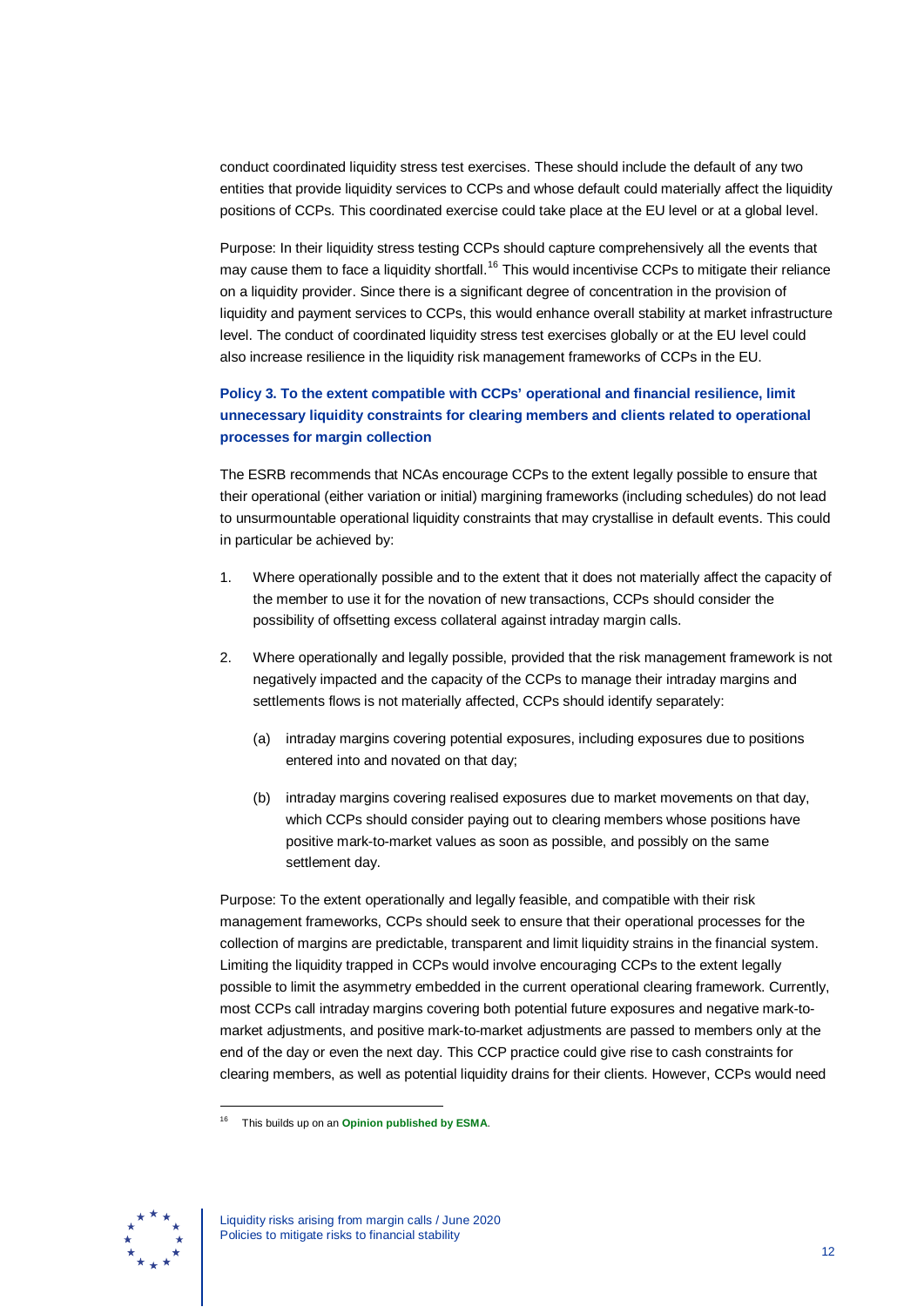to consider the suitability of this policy for their operational processes, accounting processes and risk management framework and the impact on their clearing members. In some markets, intraday prices are not fully transparent and intraday margin calls are based on proxies and collected in noncash.

**Policy 4. Recommend to competent authorities to engage in discussions at international level, through their participation in international fora and standard setters bodies, on means to mitigate the procyclicality in margin and haircut practices when providing client clearing services. These discussions should pursue the feasibility assessment, as well as the design and set up of global standards governing minimum requirements for risk management when providing client clearing services – both centrally cleared and non-centrally cleared.**

Purpose: The legal framework governing the provision of clearing services in relation to all derivative and cash contracts and for non-cleared repo contracts should aim at explicitly mitigating the procyclicality in margin and "haircut" practices. This would aim at making liquidity planning as predictable and manageable as possible by reducing unexpected and significant cash calls, and providing reasonable and enforceable notice periods for any changes in the initial margin and haircut protocols to ensure that markets participants can adapt smoothly. Discussions should be engaged in the relevant standard setting bodies in order to consider the design and set up of global standards in this regard. This should be pursuant to already existing provisions in regulatory technical standards for risk-mitigation techniques for OTC derivative contracts not cleared by a central counterparty.

#### **The report also proposes further policies to be considered and analyses to be carried out over the short to medium term within the ESRB's structures. Notably, the ESRB could:**

- 1. Recommend that the European Commission considers the possibility of amending Level 1 or Level 2 regulation in order to require CCPs to implement pass-through of intraday variation margins, whenever operationally and legally possible and, provided that the risk management framework is not negatively impacted, and to the extent it does not materially affect the financial resilience of the CCPs.
- 2. Independently assess the antiprocyclicality performance of the ISDA SIMM model used widely for calibrating margin exchanges in bilateral derivatives transactions.
- 3. Analyse the structure of the clearing market in Europe from a financial stability perspective and its resilience in times of stress, focusing on interconnectedness and concentration in the provision of clearing services by CCPs and clearing members (also in view of increased market activity).If needed recommend adjustments to prudential requirements for managing concentration risk at the CCP and clearing member level. In this regard, due consideration should be given to the existing global standards developed by the Basel Committee on Banking Supervision (BCBS) and the International Organization of Securities Commissions (IOSCO) in order to ensure a regulatory level playing field with other major jurisdictions.
- 4. Promote the continued sharing of relevant information by authorities, within their mandate and respecting confidentiality, and jointly develop analytical tools to enhance the ESRB analytical toolkit.



Liquidity risks arising from margin calls / June 2020 Policies to mitigate risks to financial stability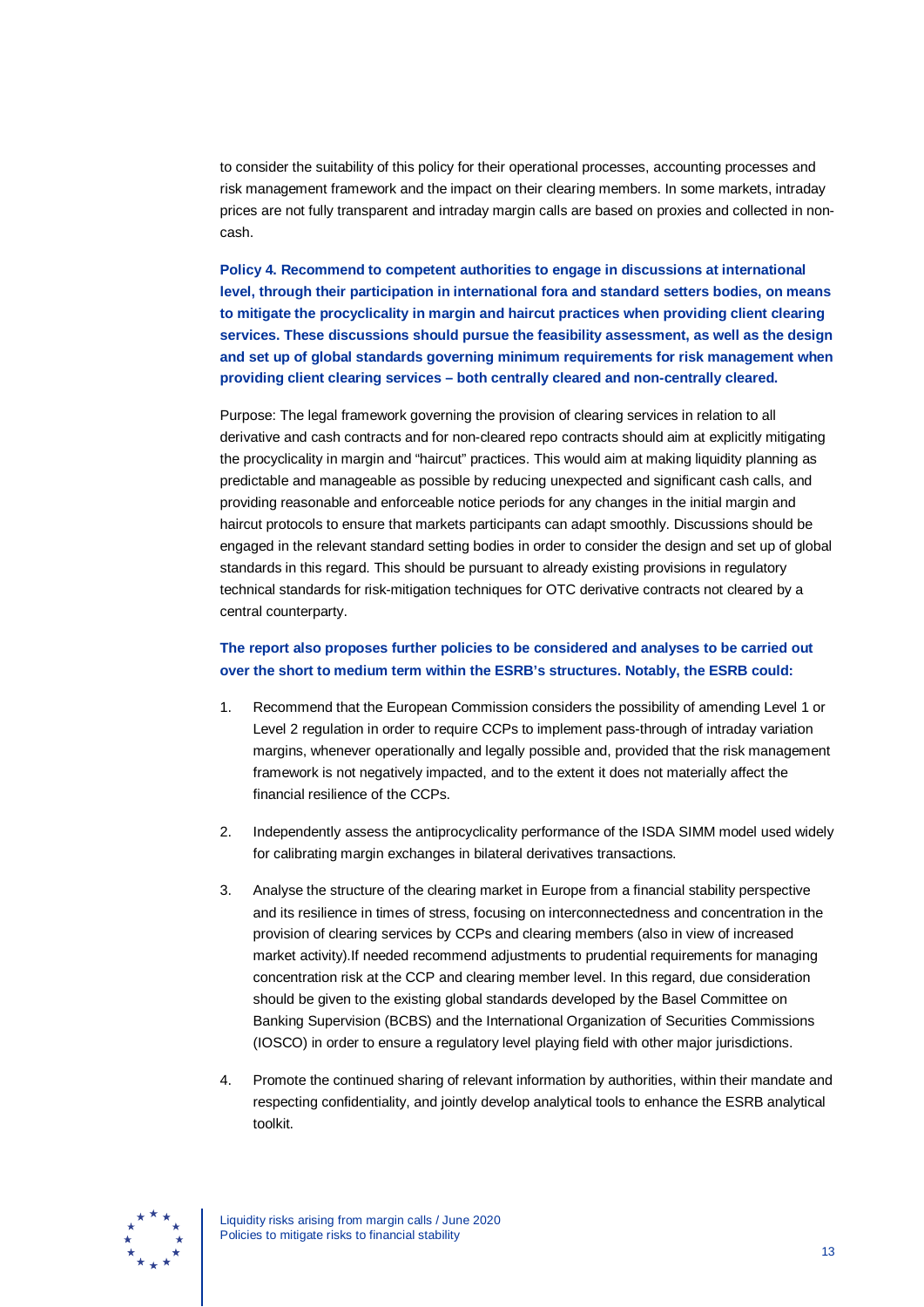**Finally, this report conveys the message that CCPs limit dividend payments to shareholders and earnings distributions to parent companies, or take equivalent action to build up their own funds. This would help ensure that CCPs maintain adequate prefunded own resources in addition to initial margins and default funds, not least in view of operational risks.**



Liquidity risks arising from margin calls / June 2020 Policies to mitigate risks to financial stability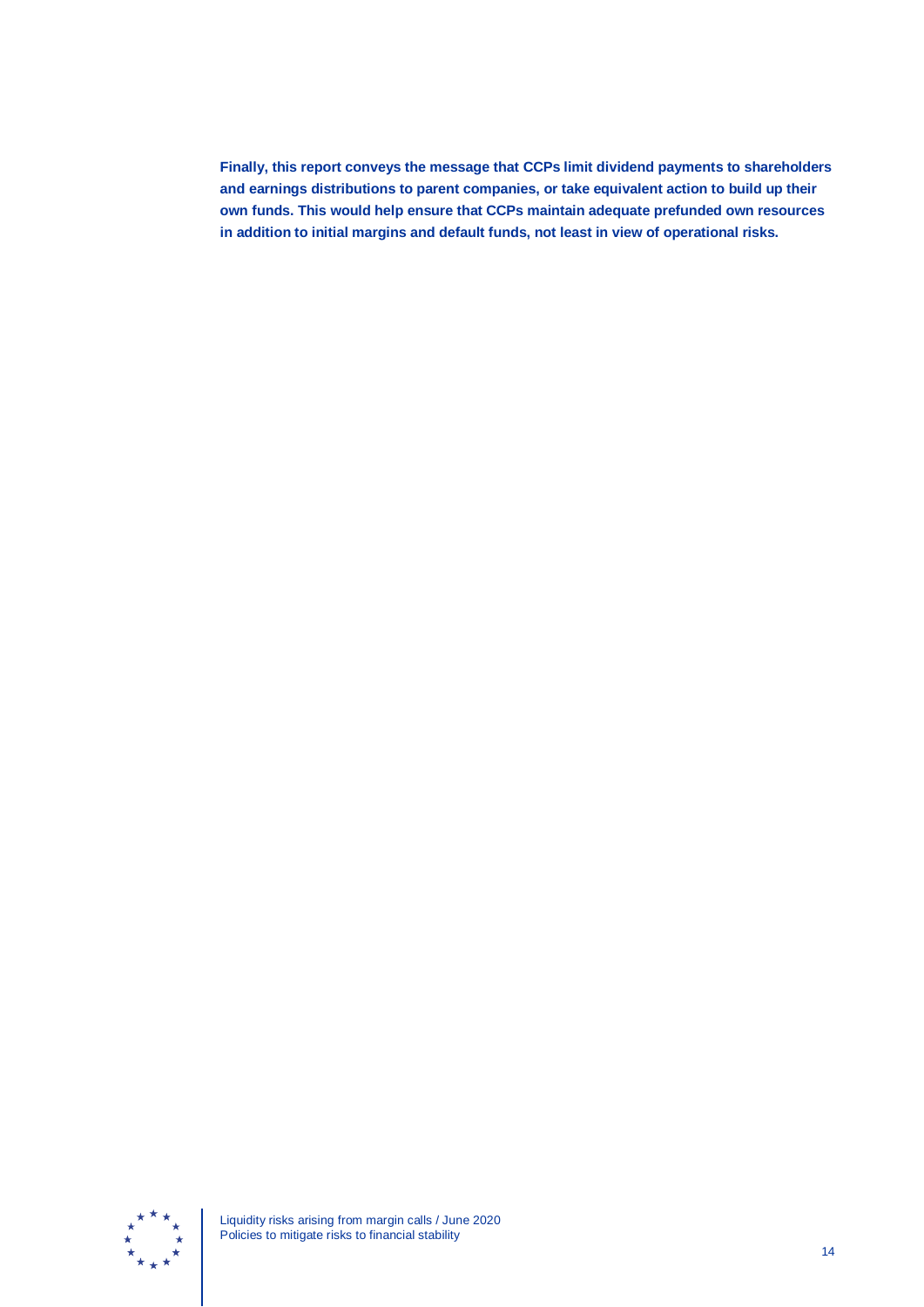# <span id="page-15-0"></span>**References**

Acosta-Smith, J., Ferrara, G. and Rodriguez-Tous, F. (2018), "**[The impact of the leverage ratio](https://www.bankofengland.co.uk/working-paper/2018/the-impact-of-the-leverage-ratio-on-client-clearing)  [on client clearing](https://www.bankofengland.co.uk/working-paper/2018/the-impact-of-the-leverage-ratio-on-client-clearing)**", Bank of England Staff Working Paper, No 735, 15 June 2018.

Avellaneda, M. and Cont, R. (2013), "**[Close-Out Risk Evaluation \(CORE\): A new risk](https://www.math.nyu.edu/faculty/avellane/LiquidityMarketRisk.pdf)[management approach for central counterparties](https://www.math.nyu.edu/faculty/avellane/LiquidityMarketRisk.pdf)**", Finance Concepts.

Bank for International Settlements (2019b), "**[The Basel Framework: Calculation of RWA for](https://www.bis.org/basel_framework/standard/CRE.htm)  [credit risk"](https://www.bis.org/basel_framework/standard/CRE.htm)**.

Bank for International Settlements (2019c), "**[The Basel Framework: Leverage ratio](https://www.bis.org/basel_framework/standard/LEV.htm)**".

Bank for International Settlements (2019d), "**[The Basel Framework: Liquidity coverage ratio](https://www.bis.org/basel_framework/standard/LCR.htm)**".

Bank for International Settlements (2019e), "**[The Basel Framework: Net stable funding ratio](https://www.bis.org/basel_framework/standard/NSF.htm)**".

Bank of England (2019), "**[Does the reliance of principal trading firms on banks pose a risk to](https://www.bankofengland.co.uk/bank-overground/2019/does-the-reliance-of-principal-trading-firms-on-banks-pose-a-risk-to-uk-financial-stability)  [UK financial stability?](https://www.bankofengland.co.uk/bank-overground/2019/does-the-reliance-of-principal-trading-firms-on-banks-pose-a-risk-to-uk-financial-stability)**" August 2019.

Bardoscia. M., Bianconi, G. and Ferrara, C. (2019a), "**[Multiplex network analysis of the UK OTC](https://www.bankofengland.co.uk/working-paper/2018/multiplex-network-analysis-of-the-uk-otc-derivatives-market)  [derivatives market](https://www.bankofengland.co.uk/working-paper/2018/multiplex-network-analysis-of-the-uk-otc-derivatives-market)**", Bank of England Staff Working Paper, No 726, 18 May 2018.

Bardoscia, M., Ferrara, G., Valise, N. and Yoganayagain, M. (2019b), "**Simulating [liquidity stress](https://www.bankofengland.co.uk/working-paper/2019/simulating-liquidity-stress-in-the-derivatives-market)  [in the derivatives market](https://www.bankofengland.co.uk/working-paper/2019/simulating-liquidity-stress-in-the-derivatives-market)**", Bank of England Staff Working Paper, No 838, 20 December 2019.

Bartholomew, H. (2020), "**[After coronavirus rout, concerns raised about Simm](https://www.risk.net/derivatives/7520976/after-coronavirus-rout-concerns-raised-about-simm)**", Risk.net, April 2020.

Cont, R. (2017), "**[Central clearing and risk transformation](https://static.norges-bank.no/contentassets/432aa1c401a243f9b08a3f3aecd4c71d/working_paper_3_17.pdf)**", Norges Bank, March 2017.

Danmarks Nationalbank (2019), "**[Pension companies will have large liquidity needs if interest](http://www.nationalbanken.dk/en/publications/Documents/2019/11/ANALYSIS_No%2023_Pension%20companies%20will%20have%20large%20liquidity%20needs%20if%20interest%20rates%20rise.pdf)  [rates rise](http://www.nationalbanken.dk/en/publications/Documents/2019/11/ANALYSIS_No%2023_Pension%20companies%20will%20have%20large%20liquidity%20needs%20if%20interest%20rates%20rise.pdf)**", November 2019.

de Jong, A., Draghiciu, A., Fache Rousová, L., Fontana, A. and Letitia, E. (2019), "I**[mpact of](https://www.eiopa.europa.eu/content/impact-variation-margining-eu-insurers-liquidity-analysis-interest-rate-swaps-positions_en)  [variation margining on insurers' liquidity: An analysis of interest rate swap positions](https://www.eiopa.europa.eu/content/impact-variation-margining-eu-insurers-liquidity-analysis-interest-rate-swaps-positions_en)**"**,** EIOPA, 2019.

Duffie, D. (2018), "**[Post-crisis bank regulations and financial market liquidity](https://www.darrellduffie.com/uploads/policy/DuffieBaffiLecture2018.pdf)**", Baffi Lecture, March 2018.

Duffie, D., Scheicher, M. and Vuillemey, G. (2015), "**[Central clearing and collateral demand](https://www.sciencedirect.com/science/article/pii/S0304405X14002761)**", Journal of Financial Economics, Vol. 116(2), pp. 237-256.

Glasserman P. and Wu, Q. (2018), "**[Persistence and procyclicality in margin requirements](https://pubsonline.informs.org/doi/10.1287/mnsc.2017.2915)**", Management Science, 64(12), pp. 5461-5959.

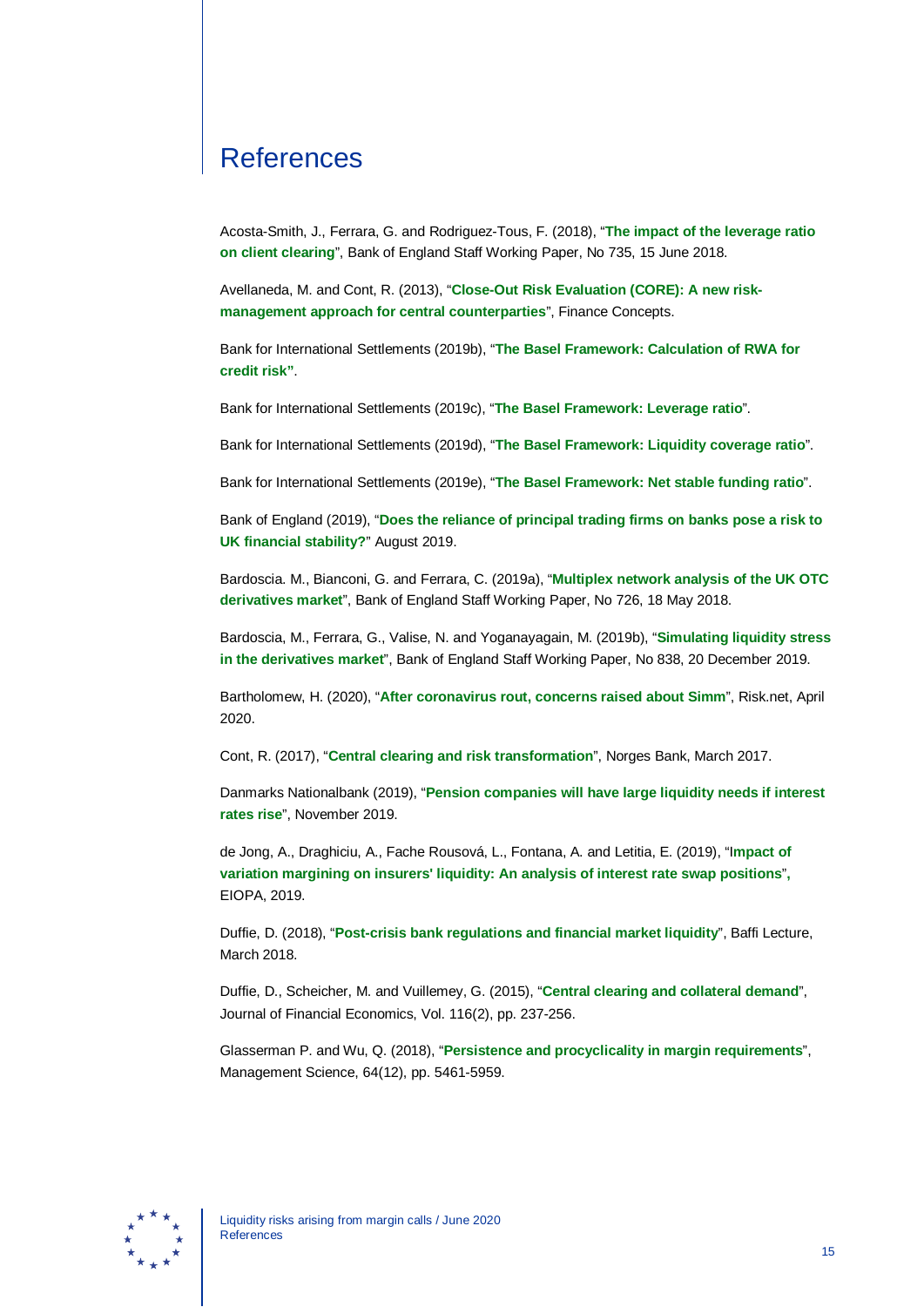El-Omari, Y., Fiedor, P., Lapschies, S., Schaanning, E., Seidel, M. and Vacirca, F. (2020), "Interdependencies in central clearing in the EU derivatives market", European Systemic Risk Board Occasional Paper, forthcoming.

European Banking Authority (2020), "**[Interactive single](https://eba.europa.eu/regulation-and-policy/single-rulebook/interactive-single-rulebook/504) rulebook**", as of April 2020.

European Central Bank (2020), "**[ECB announces package of temporary collateral easing](https://www.ecb.europa.eu/press/pr/date/2020/html/ecb.pr200407%7E2472a8ccda.en.html)  [measures](https://www.ecb.europa.eu/press/pr/date/2020/html/ecb.pr200407%7E2472a8ccda.en.html)**", 7 April 2020.

European Central Bank/ Banking Supervision (2020), "**[Supervisory banking statistics](https://www.bankingsupervision.europa.eu/ecb/pub/pdf/ssm.supervisorybankingstatistics_fourth_quarter_2019_202004_annex%7Ef57c571075.en.xlsx)**", Q4 2019.

European Commission (2020), "**[Economic forecasts](https://ec.europa.eu/info/business-economy-euro/economic-performance-and-forecasts/economic-forecasts/spring-2020-economic-forecast-deep-and-uneven-recession-uncertain-recovery_en)**", Spring 2020.

European Securities and Markets Authority (2020), "**[Report on trends, risks and vulnerabilities](https://www.esma.europa.eu/sites/default/files/library/esma_50-165-1040_trv_no.1_2020.pdf)**", No 1. 2020.

European Securities and Markets Authority (2018), "**[EU-Wide CCP Stress Test](https://www.esma.europa.eu/sites/default/files/library/esma70-151-1154_eu-wide_ccp_stress_test_2017_report.pdf) 2017**", February 2018.

European Systemic Risk Board (2020a), "**[Risk dashboard](https://www.esrb.europa.eu/pub/pdf/dashboard/esrb.risk_dashboard200409%7Ee85956ecc9.en.pdf)**", March 2020.

European Systemic Risk Board (2020b), "**[Mitigating the procyclicality of margins and haircuts](https://www.esrb.europa.eu/pub/pdf/reports/esrb.report_200109_mitigating_procyclicality_margins_haricuts%7E0f3e9f9e48.en.pdf)  [in derivatives markets and securities financing transactions](https://www.esrb.europa.eu/pub/pdf/reports/esrb.report_200109_mitigating_procyclicality_margins_haricuts%7E0f3e9f9e48.en.pdf)**", January 2020.

European Systemic Risk Board (2019), "**[EU non-bank financial intermediation risk monitor](https://www.esrb.europa.eu/pub/pdf/reports/esrb.report190717_NBFImonitor2019%7Eba7c155135.en.pdf)  [2019](https://www.esrb.europa.eu/pub/pdf/reports/esrb.report190717_NBFImonitor2019%7Eba7c155135.en.pdf)**", July 2019.

European Systemic Risk Board (2017a), "**[Revision of the European Market Infrastructure](https://www.esrb.europa.eu/pub/pdf/other/20170421_esrb_emir.en.pdf)  [Regulation](https://www.esrb.europa.eu/pub/pdf/other/20170421_esrb_emir.en.pdf)**", April 2017.

European Systemic Risk Board (2017b), "**[ESRB report on the macroprudential use of margins](https://www.esrb.europa.eu/pub/pdf/reports/170216_macroprudential_use_of_margins_and_haircuts.en.pdf)  [and haircuts](https://www.esrb.europa.eu/pub/pdf/reports/170216_macroprudential_use_of_margins_and_haircuts.en.pdf)**", February 2017.

European Systemic Risk Board (2016a), "**[Macroprudential policy issues arising from low](https://www.esrb.europa.eu/pub/pdf/reports/161128_low_interest_rate_report.en.pdf)  [interest rates and structural changes in the EU financial system](https://www.esrb.europa.eu/pub/pdf/reports/161128_low_interest_rate_report.en.pdf)**", November 2016.

European Systemic Risk Board (2016b), "**[The impact of low interest rates and ongoing](https://www.esrb.europa.eu/pub/pdf/reports/161128_low_interest_rate_report_annex_d.en.pdf)  [structural changes on financial markets and financial infrastructure: assessment of](https://www.esrb.europa.eu/pub/pdf/reports/161128_low_interest_rate_report_annex_d.en.pdf)  [vulnerabilities, systemic risks and implications for financial stability](https://www.esrb.europa.eu/pub/pdf/reports/161128_low_interest_rate_report_annex_d.en.pdf)**", Technical Documentation Section D of European Systemic Risk Board (2016a).

European Systemic Risk Board (2016c), "**[ESRB response to the ESMA Consultation Paper on](https://www.esrb.europa.eu/pub/pdf/other/20160905_ESRB_response_ESMA.en.pdf)  [the clearing obligation for financial counterparties with a limited volume of activity](https://www.esrb.europa.eu/pub/pdf/other/20160905_ESRB_response_ESMA.en.pdf)**", September 2016.

European Systemic Risk Board (2016d), "**[ESRB report to the European Commission on the](https://www.esrb.europa.eu/pub/pdf/other/2016-01-14_Interoperability_report.pdf)  [systemic risk implications of CCP interoperability arrangements](https://www.esrb.europa.eu/pub/pdf/other/2016-01-14_Interoperability_report.pdf)**", January 2016.

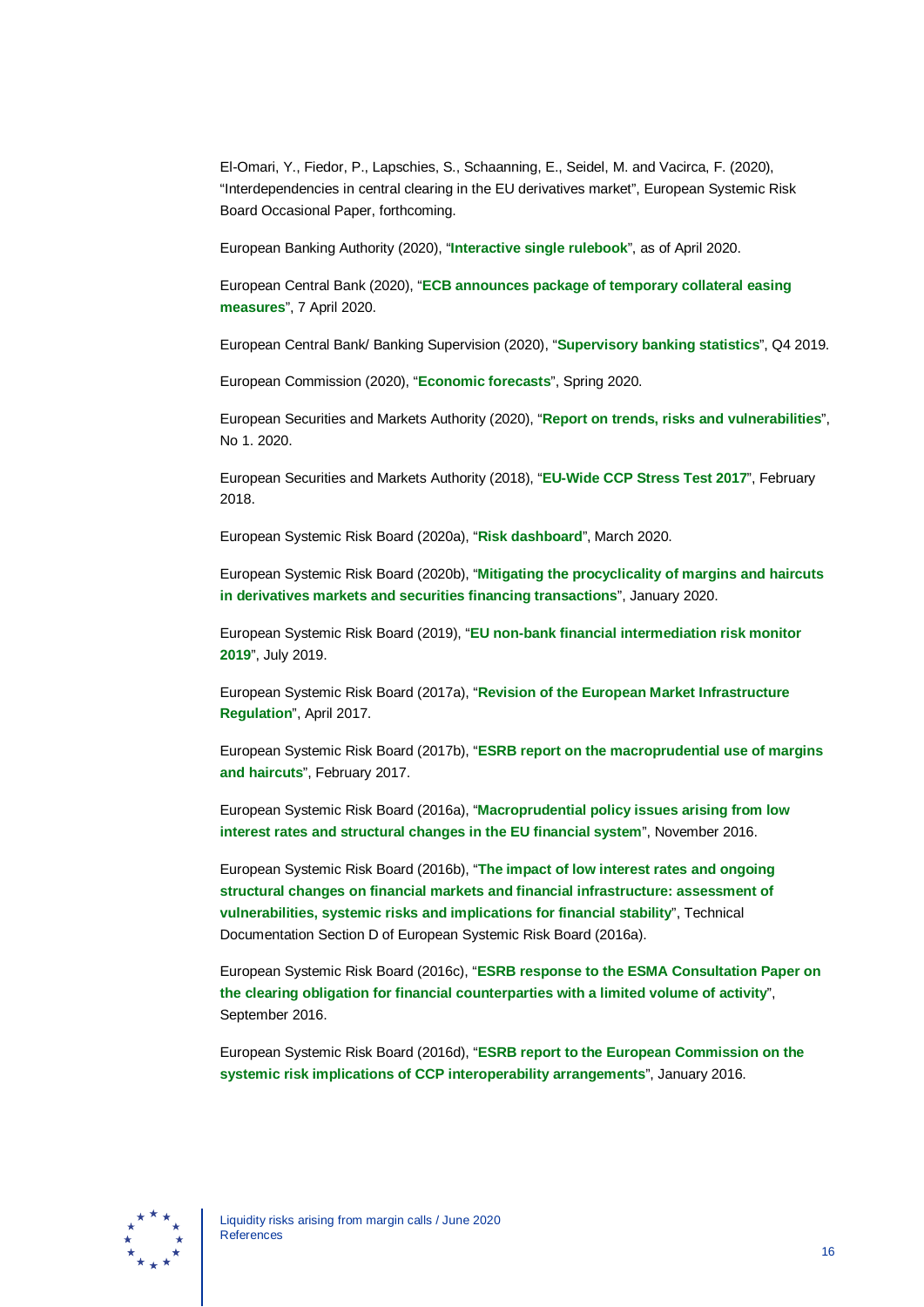European Systemic Risk Board (2015a), "**[ESRB report on the efficiency of margining](https://www.esrb.europa.eu/pub/pdf/other/150729_report_pro-cyclicality.en.pdf)  [requirements to limit pro-cyclicality and the need to define additional intervention capacity](https://www.esrb.europa.eu/pub/pdf/other/150729_report_pro-cyclicality.en.pdf)  [in this area](https://www.esrb.europa.eu/pub/pdf/other/150729_report_pro-cyclicality.en.pdf)**", July 2015.

European Systemic Risk Board (2015b), "**[ESRB report on the issues to be considered in the](https://www.esrb.europa.eu/pub/pdf/other/150729_report_other_issues.en.pdf)  [EMIR revision other than the efficiency of margining](https://www.esrb.europa.eu/pub/pdf/other/150729_report_other_issues.en.pdf) requirements**", July 2015.

Fache Rousová, L., Gravanis, M., Jukonis, A. and Letizia, E. (2020), "**[Derivatives-related liquidity](https://www.ecb.europa.eu/pub/financial-stability/fsr/html/index.en.html)  [risk facing investment funds](https://www.ecb.europa.eu/pub/financial-stability/fsr/html/index.en.html)**", European Central Bank Financial Stability Review, Special Feature B, May 2020.

Financial Stability Board (2018a), "**[Incentives to centrally clear over-the-counter \(OTC\)](https://www.fsb.org/wp-content/uploads/R191118-1-1.pdf)  [derivatives, A post-implementation evaluation of the effects of the G20 financial regulatory](https://www.fsb.org/wp-content/uploads/R191118-1-1.pdf)  reforms – [final report](https://www.fsb.org/wp-content/uploads/R191118-1-1.pdf)**", November 2018.

Financial Stability Board (2018b), "**[Analysis of central clearing interdependencies](https://www.fsb.org/wp-content/uploads/P090818.pdf)**", August 2018.

Financial Stability Board (2017), "**[Analysis of central clearing interdependencies](https://www.fsb.org/wp-content/uploads/P050717-2.pdf)**", July 2017.

Hoffmann, P., Langfield, S., Pierobon, F. and Vuillemey, G. (2019), "**[Who bears interest rate](https://academic.oup.com/rfs/article/32/8/2921/5215152)  [risk?](https://academic.oup.com/rfs/article/32/8/2921/5215152)**", Review of Financial Studies, 32(8), pp. 2921-2954.

Huang, W. (2019a), "**[Central counterparty capitalization and misaligned incentives](https://www.bis.org/publ/work767.htm)**", Bank for International Settlements Working Paper, No 767, 11 February 2019.

Huang, W. and Takáts, E. (2020a), "**[Model risk at central counterparties: Is skin-in-the-game a](https://www.bis.org/publ/work866.htm)  [game changer?](https://www.bis.org/publ/work866.htm)**", Bank for International Settlements Working Paper, No 866, 25 May 2020.

Huang, W. and Takáts, E. (2020b), "**[The CCP-bank nexus in the time of](https://www.bis.org/publ/bisbull13.htm) Covid-19**", Bank for International Settlements Bulletin, No 13, 11 May 2020.

International Swaps and Derivatives Association (2019), "**[Leverage ratio treatment of client](https://www.isda.org/a/nDiME/Leverage-ratio-treatment-of-client-cleared-derivatives.pdf)  [cleared derivatives](https://www.isda.org/a/nDiME/Leverage-ratio-treatment-of-client-cleared-derivatives.pdf)**", 16 January 2019.

Krahnen, J. P. and Pelizzon, L. (2016), "**[Predatory Margins and the Regulation and Supervision](https://safe-frankfurt.de/fileadmin/user_upload/editor_common/Policy_Center/Krahnen_Pelizzon_CCP.pdf)  [of Central Counterparty Clearing Houses \(CCPs\)](https://safe-frankfurt.de/fileadmin/user_upload/editor_common/Policy_Center/Krahnen_Pelizzon_CCP.pdf)**", SAFE White Paper No 41, September 2016.

Lenoci, F. and Letizia, E. (2020), "Classifying the counterparty sector in EMIR data", European Central Bank Working Paper, forthcoming.

**[Regulation \(EU\) No](https://eur-lex.europa.eu/legal-content/EN/TXT/?uri=CELEX%3A32013R0575) 575/2013** of the European Parliament and of the Council of 26 June 2013 on prudential requirements for credit institutions and investment firms and amending Regulation (EU) No 648/2012 (CRR).

Roberson, M. (2018), "**[Cleared and uncleared margin comparison for interest rate swaps](https://www.cftc.gov/sites/default/files/idc/groups/public/%40economicanalysis/documents/file/dcr_cleared_uncleared_margin.pdf)**", April 2018.

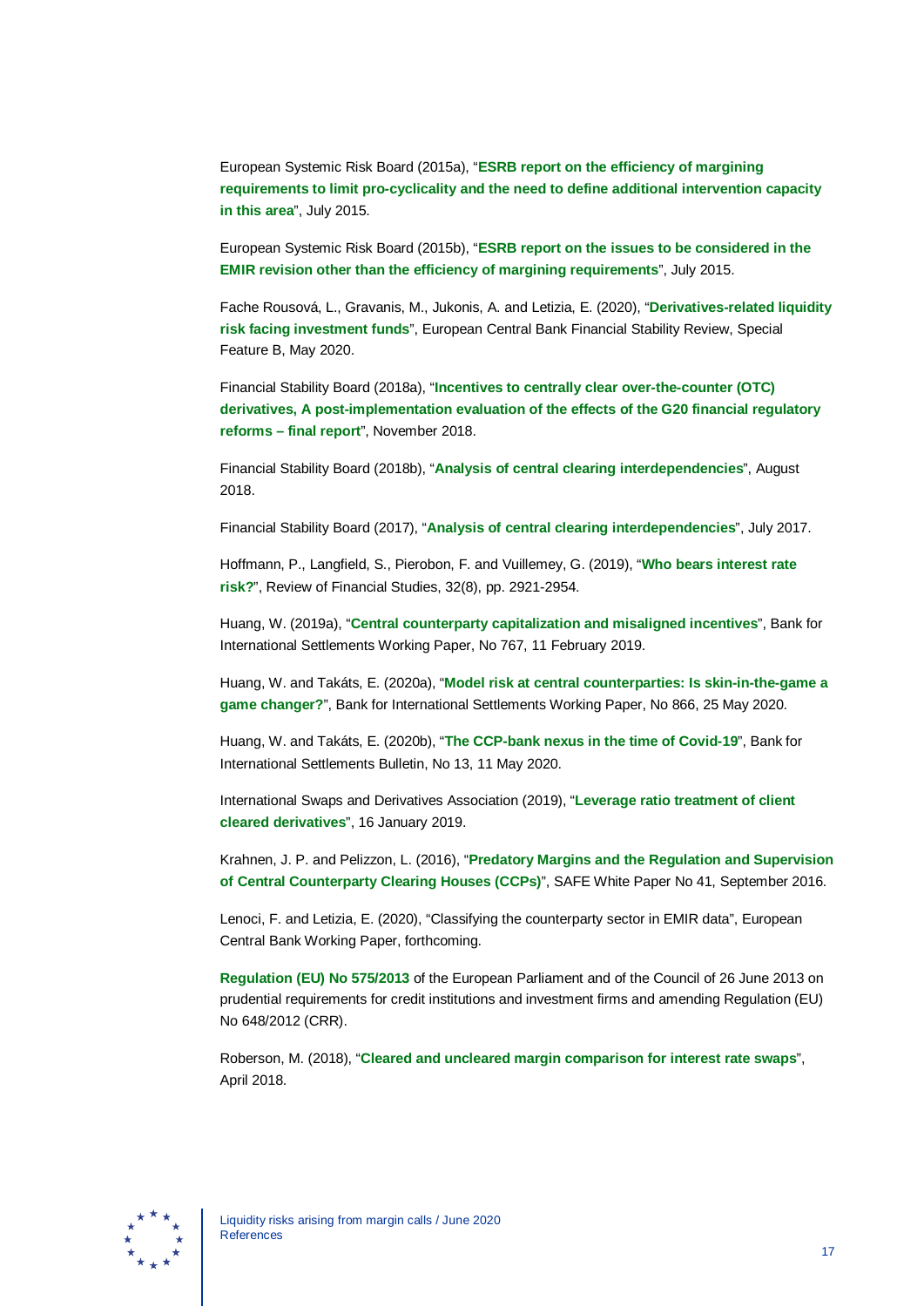Rosati, S. and Vacirca, F. (2019), "**[Interdependencies in the euro area derivatives clearing](https://www.ecb.europa.eu/pub/pdf/scpwps/ecb.wp2342%7Eab1a8078c3.en.pdf)  [network: a multi-layer network approach](https://www.ecb.europa.eu/pub/pdf/scpwps/ecb.wp2342%7Eab1a8078c3.en.pdf)**", European Central Bank Working Paper, No 2342, December 2019.

Schrimpf, A., Shin, H. S. and Sushko, V. (2020), "**[Leverage and margin spirals in fixed income](https://www.bis.org/publ/bisbull02.htm)  [markets during the Covid-19 crisis](https://www.bis.org/publ/bisbull02.htm)**", Bank for International Settlements Bulletin No 2, 2 April 2020.

Temple-West, P. (2020), "**[Rating agencies brace for backlash after rash of downgrades](https://www.ft.com/content/253210d5-4a2d-439f-a4a6-204a7f66d445)**", *Financial Times*, 3 April 2020.

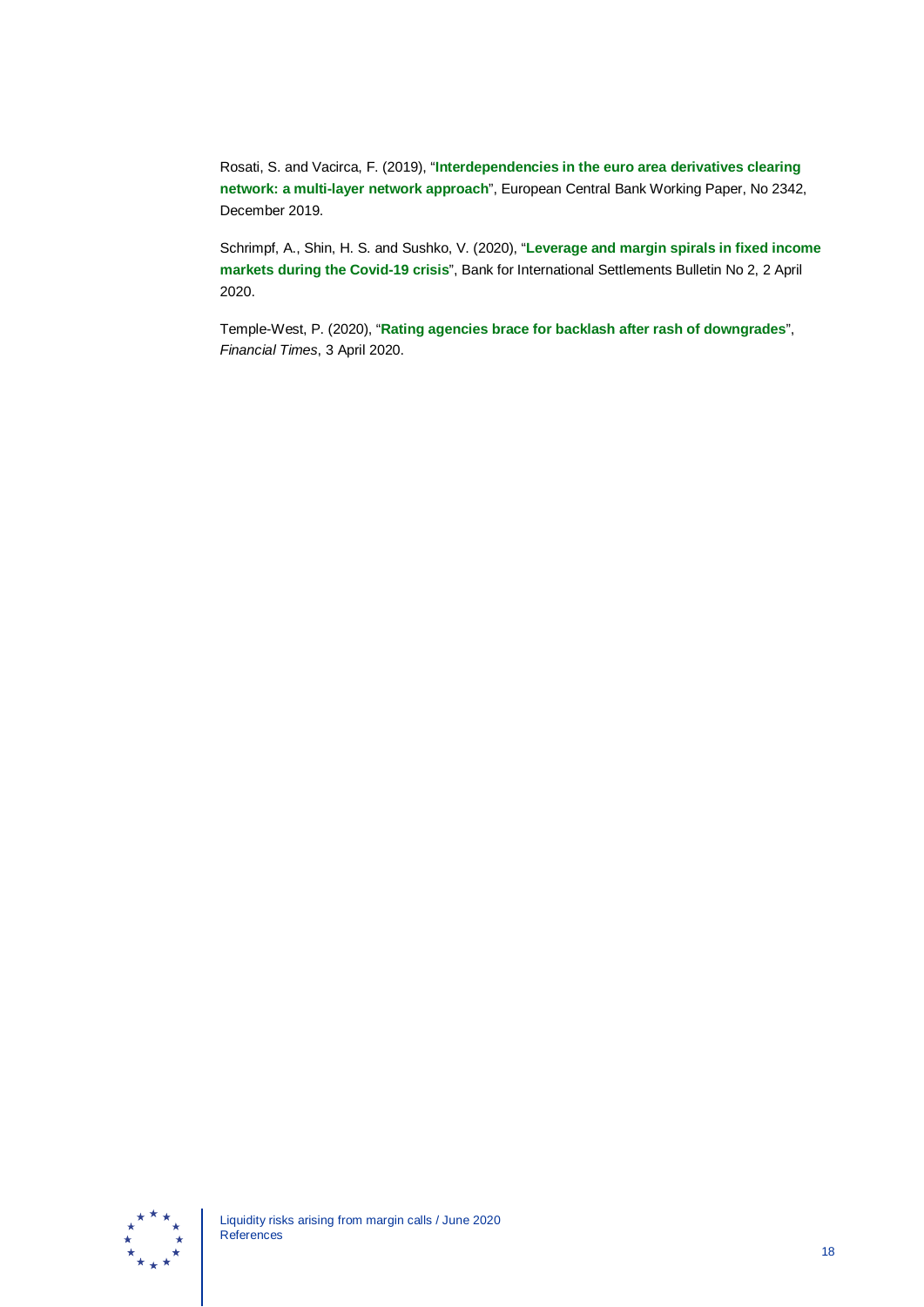# <span id="page-19-0"></span>Annex A: Background charts

#### Chart A.1 **Initial margins posted in European CCPs by German market participants**



*Sources: EMIR data and Deutsche Bundesbank calculations.*

*Notes: The chart presents an equally weighted average of initial margin index (19 February 2020 = 100) across six CCPs, as based on the initial margins pledged by German market participants to the CCPs. 19 February 2020 represents the date of the pre-crisis peak for various equity indices (e.g. EURO STOXX 50, DAX, S&P 500) before the coronavirus (COVID-19) crisis. The latest observation is for 7 May 2020.*

## Chart A.2 **Initial margins posted by house and client accounts**



*Sources: European Systemic Risk Board EMIR data and ESRB Secretariat calculations based on joint work with ECB. Note: The chart includes data for the largest four CCPs (in terms of initial margins) in the EU and United Kingdom vis-à-vis their respective clearing members. The fraction of client initial margins is an upper bound estimate produced by combining CCP data from the Public Quantitative Disclosure framework for Central Counterparties and (where available) EMIR data. The latest observation is for 7 May 2020.*

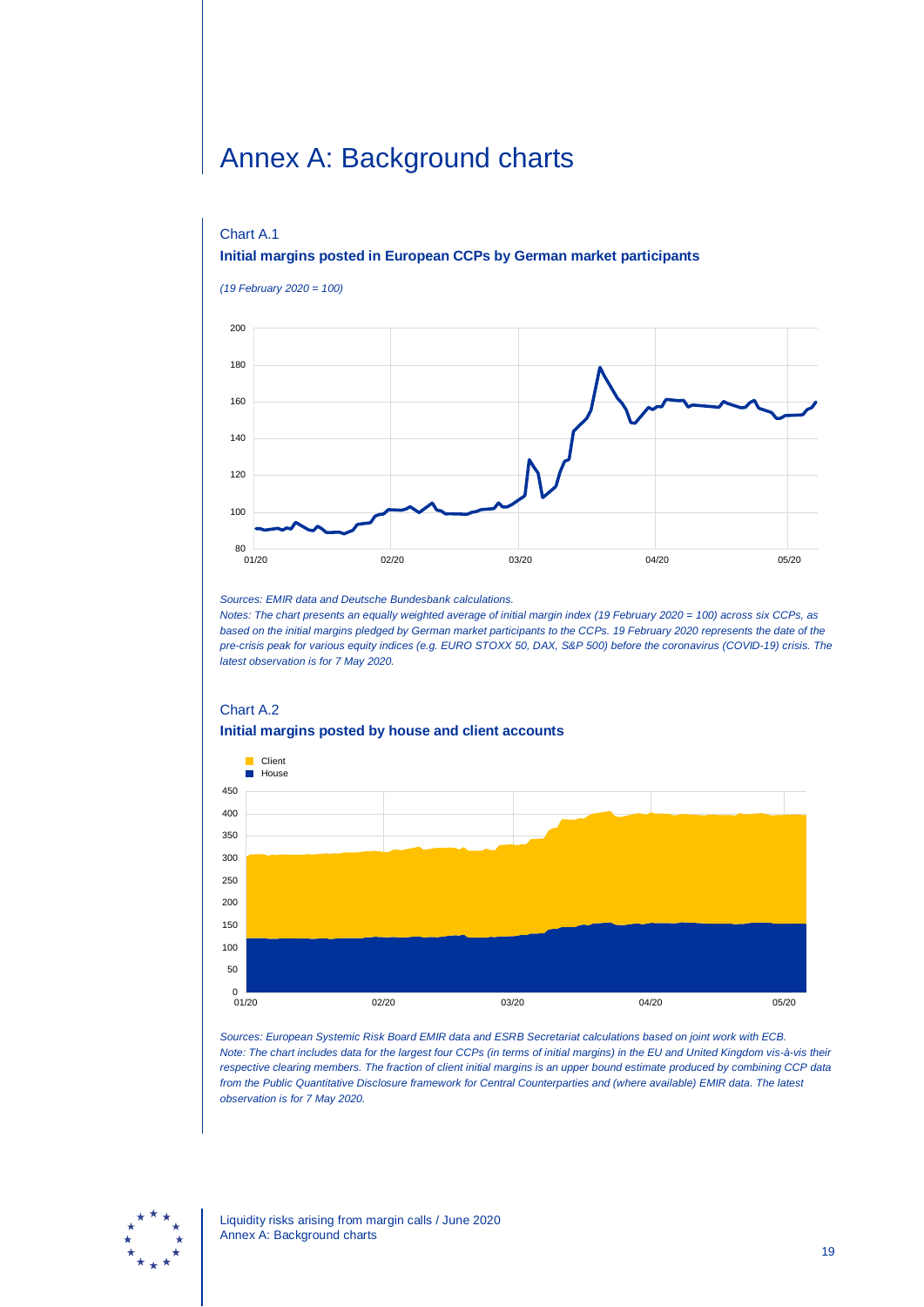

*Source: European Systemic Risk Board.*

*Note: The chart presents a schematic overview of margining interdependencies in the cleared and bilateral derivatives markets.*

#### Table A.1

**Interconnectedness among CCPs: number of common clearing members (CMs) on 30 March 2020**

|                          | <b>LCH Ltd</b> | <b>Eurex Clearing AG</b> | <b>ICE Clear Europe</b> | <b>LCH SA</b> |
|--------------------------|----------------|--------------------------|-------------------------|---------------|
| <b>LCH Ltd</b>           | 127            | 60                       | 57                      | 41            |
| <b>Eurex Clearing AG</b> | 60             | 127                      | 42                      | 45            |
| <b>ICE Clear Europe</b>  | 57             | 42                       | 91                      | 35            |
| <b>LCH SA</b>            | 41             | 45                       | 35                      | 53            |

*Sources: European Systemic Risk Board EMIR data and ESRB Secretariat calculations based on joint work with the ECB. Note: Number of CMs in common where the higher the number the darker the shade of blue.*

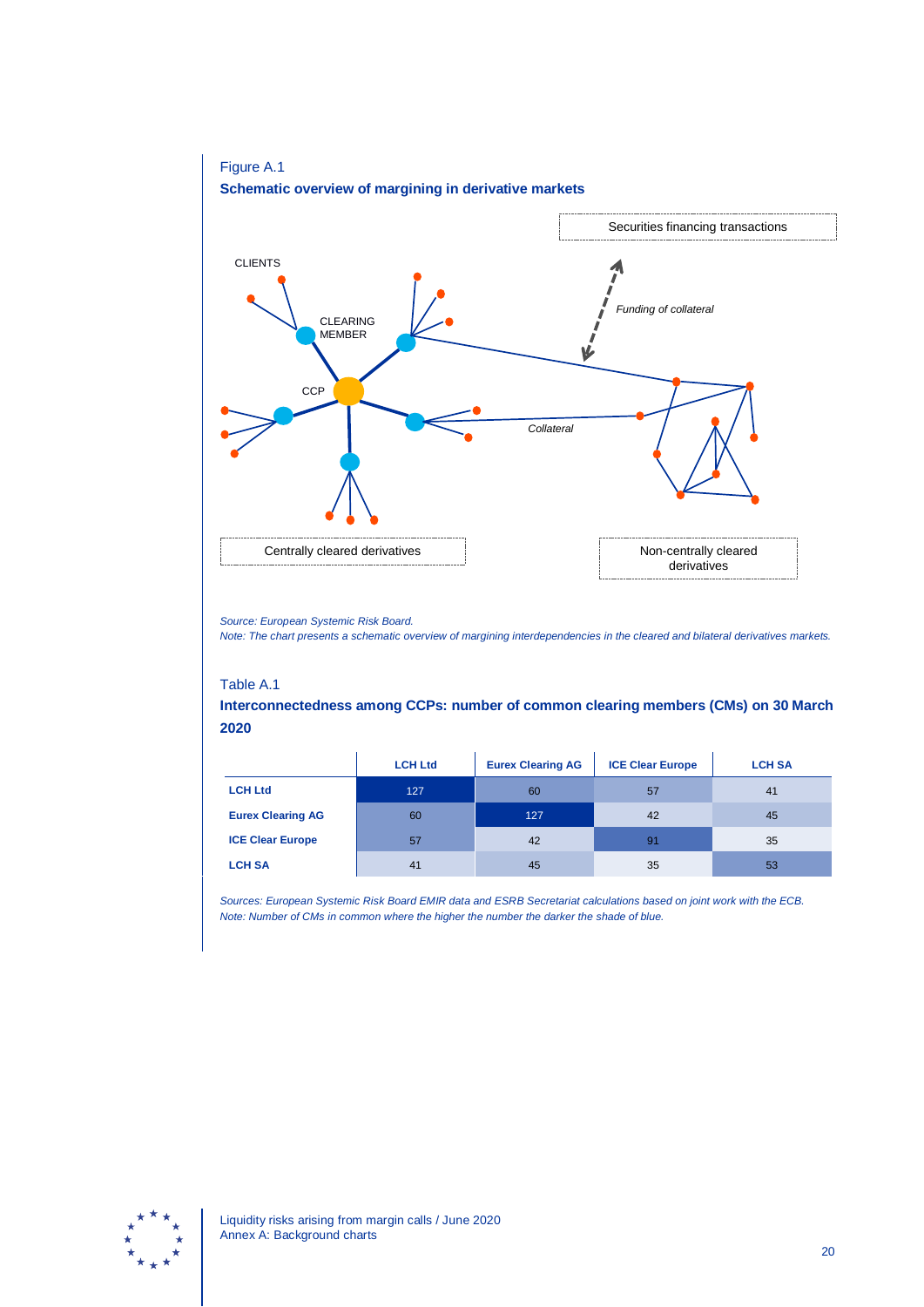### Table A.2 **Concentration of initial margins posted to EU and UK CCPs on 30 March 2020**

| <b>Number of CMs</b> | <b>Percentage of IM posted</b> |
|----------------------|--------------------------------|
| Top 5                | 20.41%                         |
| Top 10               | 35.03%                         |
| Top 15               | 46.43%                         |
| Top 20               | 55.98%                         |
| <b>Top 30</b>        | 69.95%                         |
| <b>Top 50</b>        | 83.97%                         |
| <b>Top 100</b>       | 96.21%                         |

*Sources: European Systemic Risk Board EMIR data and ESRB Secretariat calculations based on joint work with the ECB. Note: The top four EU and UK CCPs by initial margins are included in the sample, with a total of 230 clearing members.*

#### Table A.3

#### **Number of clearing members active in several asset classes**

|                       | <b>Interest rates</b> | <b>Credit</b> | <b>Currency</b> | <b>Equity</b> | <b>Commodities</b> |
|-----------------------|-----------------------|---------------|-----------------|---------------|--------------------|
| <b>Interest rates</b> | 189                   | 32            | 32              | 92            | 59                 |
| <b>Credit</b>         |                       | 32            | 17              | 25            | 20                 |
| <b>Currency</b>       |                       |               | 38              | 25            | 21                 |
| <b>Equity</b>         |                       |               |                 | 708           | 50                 |
| <b>Commodities</b>    |                       |               |                 |               | 245                |

*Sources: European Systemic Risk Board, EMIR data and ESRB Secretariat calculations.*

*Notes: The table shows the number of clearing members that are simultaneously active in combinations of derivative classes. Data are as of May 2019. See El-Omari, Y., Fiedor, P., Lapschies, S., Schaanning, E., Seidel, M. and Vacirca, F. (2020), "Interdependencies in central clearing in the EU derivatives market", European Systemic Risk Board Occasional Paper, forthcoming.*

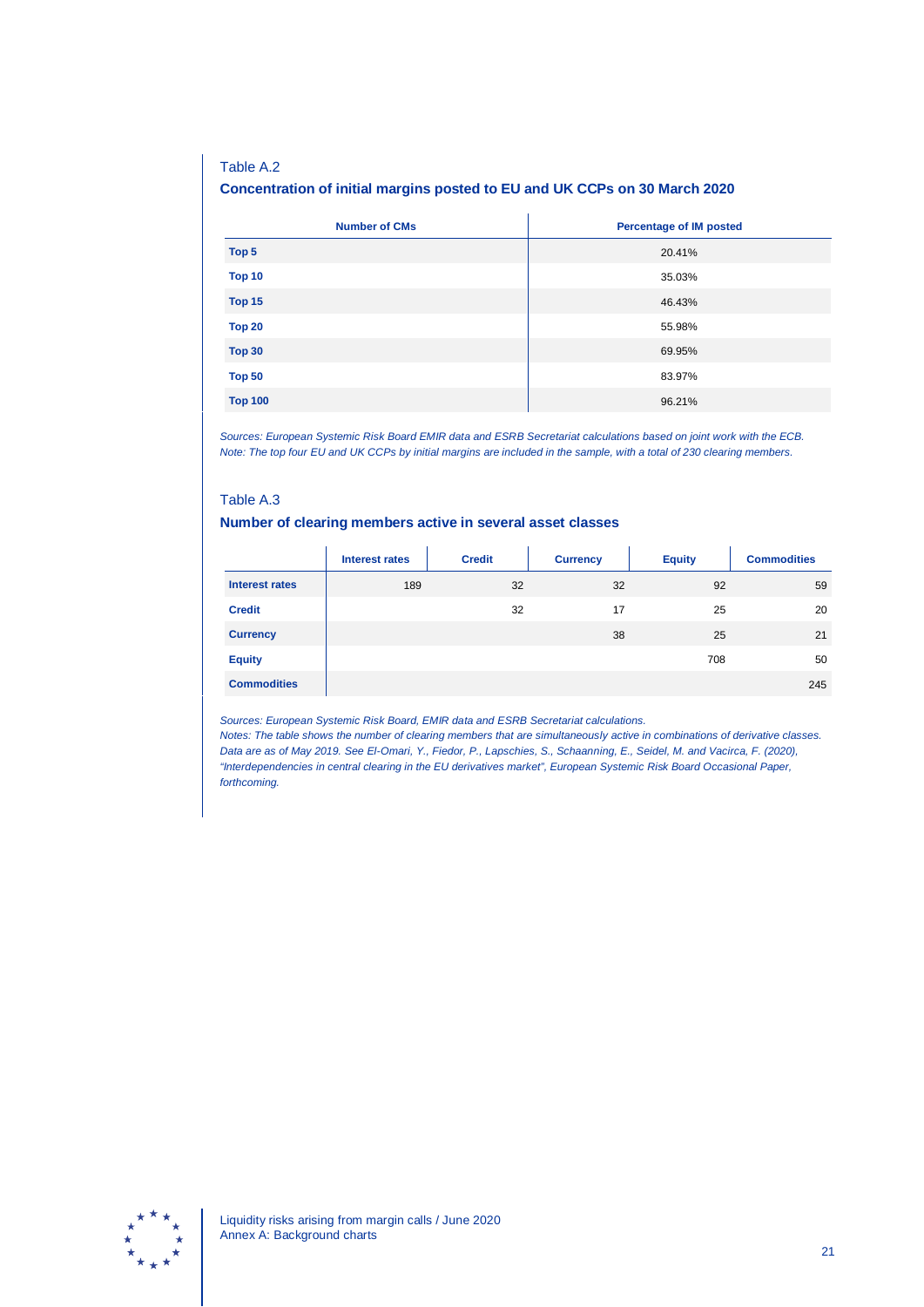

*Source: European Securities and Markets Authority (2018), [EU-Wide CCP Stress Test](https://www.esma.europa.eu/sites/default/files/library/esma70-151-1154_eu-wide_ccp_stress_test_2017_report.pdf) 2017, February 2018, Figure 22. Note: The results of the more recent stress test are currently under production.*

### Table A.4 **Margins posted to CCP and available collateral of euro area (EA) banks**

*(EUR billions)*

|                                                             | EA      | DE     | <b>FR</b> | IΤ    | <b>ES</b> |
|-------------------------------------------------------------|---------|--------|-----------|-------|-----------|
| Initial Margins posted to EU and UK CCPs by                 |         |        |           |       |           |
| <b>EA clearing member banks</b>                             |         |        |           |       |           |
| 03/01/2020                                                  | 95.58   | 38.363 | 33.792    |       | $8.613*$  |
| 26/03/2020                                                  | 125.058 | 55.039 | 38.934    |       | 13.389*   |
| <b>Bank balance sheet items</b>                             |         |        |           |       |           |
| Cash, cash balances at central banks, other demand deposits | 1807.1  | 402.2  | 614.4     | 92.3  | 215.5     |
| <b>Debt securities</b>                                      | 2848.6  | 510.8  | 780.5     | 480.2 | 448.5     |
| <b>Encumbered assets</b>                                    | 4274.6  | 975.8  | 1198.8    | 635.3 | 694.1     |
| <b>Unencumbered assets</b>                                  | 17908.2 | 2755.9 | 6265.6    | 1811  | 2646.2    |
| Value of derivatives on bank balance sheets                 |         |        |           |       |           |
| Derivatives - Trading (asset side)                          | 1412.6  | 470.1  | 580.6     | 70.1  | 120.5     |
| Derivatives - Other (asset side)                            | 139.7   | 13.1   | 69.1      | 9.9   | 15.4      |
| Derivatives - Trading (liabilities side)                    | 1379.5  | 447    | 572.4     | 70.6  | 116.1     |
| Derivatives - Other (liabilities side)                      | 202.7   | 19.8   | 71.3      | 20.3  | 11.7      |

*Sources: [SSM supervisory banking statistics](https://www.bankingsupervision.europa.eu/ecb/pub/pdf/ssm.supervisorybankingstatistics_fourth_quarter_2019_202004_annex%7Ef57c571075.en.xlsx), EMIR data, ESRB Secretariat calculations.*

*Notes: The balance sheet data cover 113 significant euro area banks as at the end of 2019 at the highest level of consolidation. Not all significant banks are clearing members. Balance sheet values of derivatives are reported, e.g. market values rather than notional values. \* The items on initial margins posted by IT and ES clearing member banks are shown as a sum for both countries due to trade repository data confidentiality requirements.*

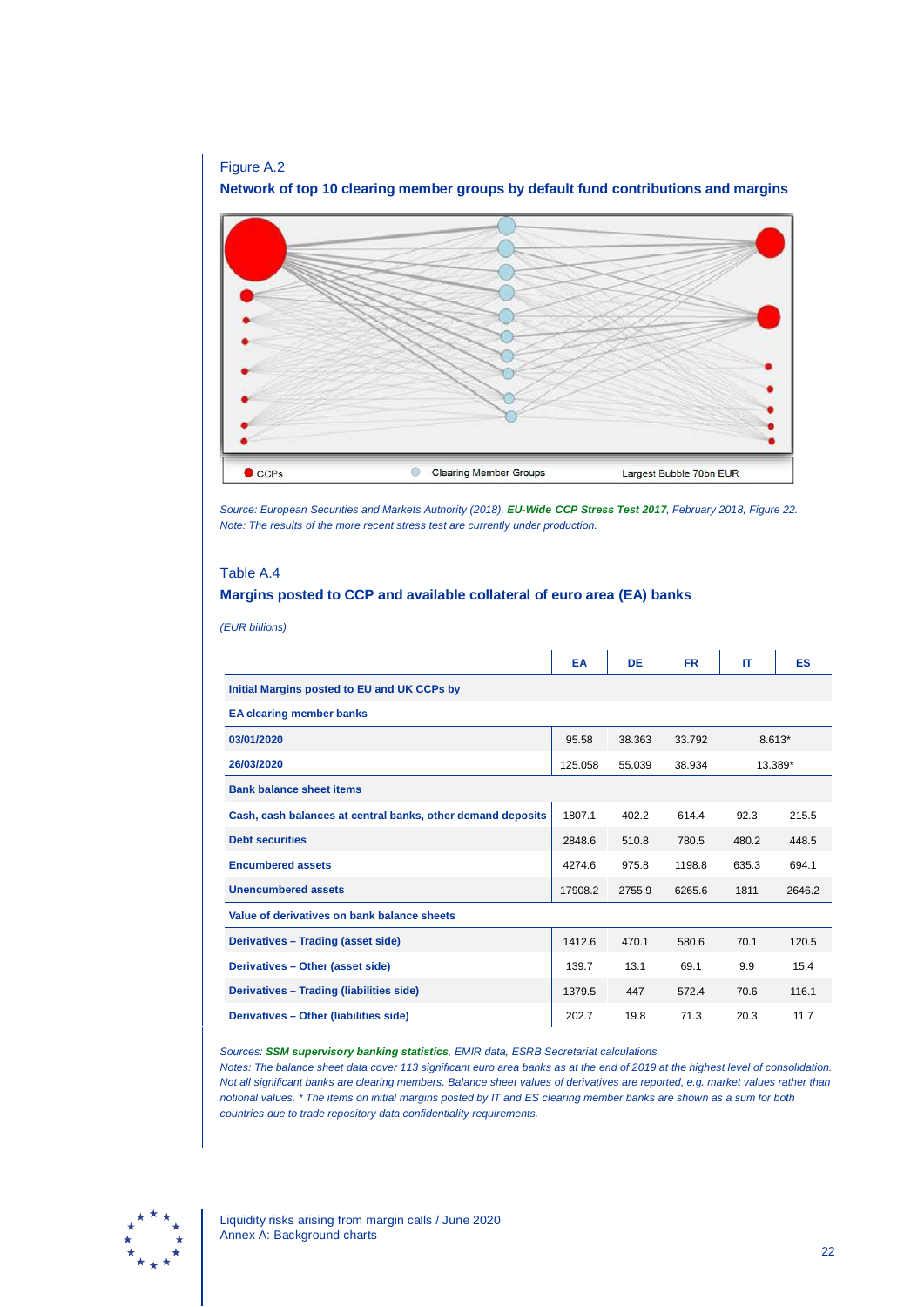#### Table A.5a

#### **Comparison of capital charges for credit risk for banks**

| Risk-weighted framework for credit risk             |                                                                  |                                                                                                                            |                                                                     |  |  |  |
|-----------------------------------------------------|------------------------------------------------------------------|----------------------------------------------------------------------------------------------------------------------------|---------------------------------------------------------------------|--|--|--|
|                                                     | <b>Risk weight</b>                                               | <b>Basis</b>                                                                                                               | <b>Legal reference</b>                                              |  |  |  |
| <b>CCP exposures</b>                                |                                                                  |                                                                                                                            |                                                                     |  |  |  |
| <b>Trade exposures to CCP</b><br>(margins)          | $2\%$ *                                                          | Small fraction of notional amount<br>(Current exposure + Potential<br>future exposure)                                     | <b>CRR Art. 306</b>                                                 |  |  |  |
| <b>Trade exposures of CCP</b><br>members to clients | 20%-150% (risk weight of the<br>counterparty)                    | Small fraction of notional amount<br>(Current exposure + Potential<br>future exposure)                                     | <b>CRR Art. 304</b>                                                 |  |  |  |
| <b>Default fund contribution</b>                    | 2% (theoretical limit) -<br>1250% (worst case scenario)<br>***** | Nominal amount                                                                                                             | <b>CRR Art. 307</b>                                                 |  |  |  |
|                                                     | Other exposures under standardized approach (for comparison)     |                                                                                                                            |                                                                     |  |  |  |
| <b>Central banks and central</b><br>governments     | $0\%**$                                                          | Nominal amount                                                                                                             | <b>CRR Art. 114</b>                                                 |  |  |  |
| <b>Repos (fully collateralized)</b>                 | $0\%***$                                                         | Nominal amount                                                                                                             | CRR Art. 222, Art. 223 in<br>conjunction with<br><b>Art. 227CRR</b> |  |  |  |
| <b>Covered bonds</b>                                | 10-100%                                                          | Nominal amount                                                                                                             | <b>CRR Art. 129</b>                                                 |  |  |  |
| <b>Banks and corporates</b><br>(unsecured)          | 20-150% (depending on<br>credit quality)                         | Nominal amount                                                                                                             | CRR Art. 120-123                                                    |  |  |  |
| <b>Residential mortgages</b><br>(fully secured)     | 35%                                                              | Nominal amount                                                                                                             | <b>CRR Art. 125</b>                                                 |  |  |  |
| Leverage ratio framework****                        |                                                                  |                                                                                                                            |                                                                     |  |  |  |
|                                                     | Capital charge                                                   | Basis                                                                                                                      | Legal reference                                                     |  |  |  |
| <b>CCP exposures</b>                                |                                                                  |                                                                                                                            |                                                                     |  |  |  |
| <b>Trade exposures (margins)</b>                    | 3%                                                               | Small fraction of notional amount<br>(Current exposure net of variation<br>margin received + Potential future<br>exposure) | CRR Art. 429a                                                       |  |  |  |
| <b>Default fund contribution</b>                    | 3%                                                               | Nominal amount                                                                                                             | <b>CRR Art. 429</b>                                                 |  |  |  |
| Other exposures (for comparison)                    |                                                                  |                                                                                                                            |                                                                     |  |  |  |
| <b>Assets</b>                                       | 3%                                                               | Nominal amount                                                                                                             | <b>CRR Art. 429</b>                                                 |  |  |  |
| <b>Repos</b>                                        | 3%                                                               | Nominal amount +<br>Uncollateralized part<br>(counterparty risk add-on)                                                    | <b>CRR Art. 429b</b>                                                |  |  |  |

*Sources: European Systemic Risk Board, [EBA Interactive single rulebook](https://eba.europa.eu/regulation-and-policy/single-rulebook/interactive-single-rulebook/504), Bank for International Settlements (BIS; [2019a](https://www.bis.org/basel_framework/standard/CRE.htm)-e). Note: Treatment might differ depending on specific circumstances.*

*\* 0% if the collateral posted is bankruptcy remote in the event of the CCP or any of its members defaulting.*

*\*\* Applies to exposures with highest credit quality and also to other exposures to EU central governments and central banks denominated and funded in the domestic currency of that central government and central bank.*

*\*\*\* Applies to repurchase agreements (repos) with a core market participant (including inter alia central banks, banks, insurance companies and pension funds) collateralised by exposures to central banks or central governments to which a 0% risk weight applies and where there is no currency or maturity mismatch.*

*\*\*\*\* Binding from June 2021 onwards for EU banks.*

*\*\*\*\*\* Depending on the size and distribution of clearing members' exposures and the CCP's own funds.*



Liquidity risks arising from margin calls / June 2020 Annex A: Background charts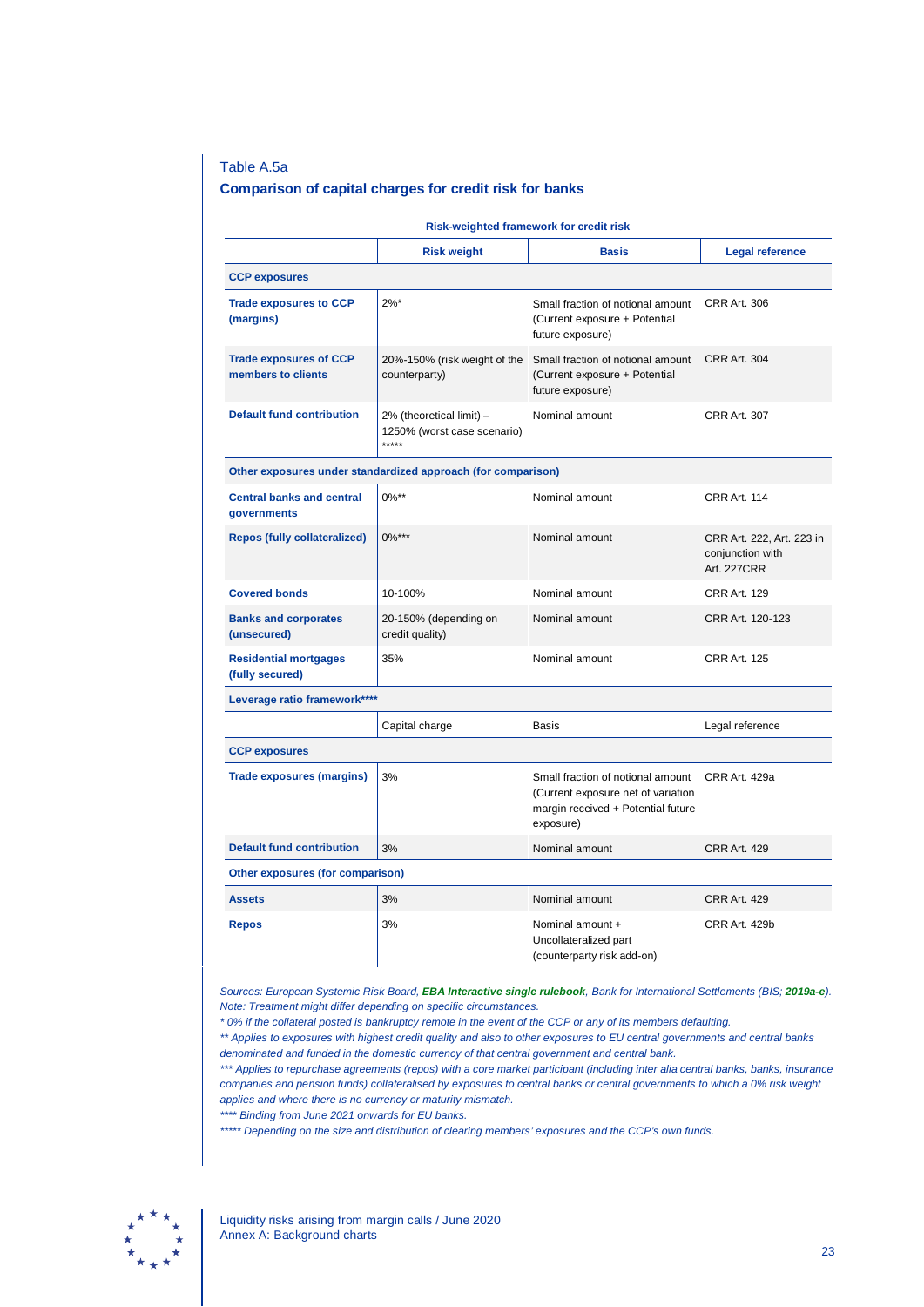#### Table A.5b

#### **Liquidity and funding requirements for derivatives**

| <b>Framework</b> | <b>Definition</b>                                                | <b>Numerator for</b><br>derivatives                                      | <b>Denominator for</b><br>derivatives                                                               | <b>Legal references</b><br>and notes                                         |
|------------------|------------------------------------------------------------------|--------------------------------------------------------------------------|-----------------------------------------------------------------------------------------------------|------------------------------------------------------------------------------|
| <b>LCR</b>       | Unencumbered liquid assets<br>/ (Stressed outflows -<br>inflows) | Posted margins<br>decreases stock of<br>available unencumbered<br>assets | No effect, If<br>collateralized by high<br>quality liquid assets.                                   | <b>CRR Art. 412,</b><br>415-425                                              |
| <b>NSFR</b>      | Available stable<br>0%<br>funding/Required stable<br>funding     |                                                                          | 100% of derivative<br>assets net of VM<br>received minus<br>derivative liabilities (if<br>positive) | <b>Basel III: the net</b><br>stable funding<br>ratio, Table 1 and<br>Table 2 |
|                  |                                                                  |                                                                          | + 20% of derivative<br>liabilities (gross of VM)                                                    |                                                                              |
|                  |                                                                  |                                                                          |                                                                                                     | In EU applicable<br>since June 2021                                          |
|                  |                                                                  |                                                                          | 85% of initial margins<br>posted and<br>contributions to default<br>funds of CCPs                   |                                                                              |

*Sources: European Systemic Risk Board, [EBA Interactive single rulebook](https://eba.europa.eu/regulation-and-policy/single-rulebook/interactive-single-rulebook/504), BIS ([2019a-e](https://www.bis.org/basel_framework/standard/LCR.htm)). Note: Treatment might differ depending on specific circumstances.*

## Chart A.3

#### **Liquid asset holdings of euro area non-bank financial institutions**

*(left panel: percentage of highly liquid securities in total securities holdings; right panel: EUR billions)*





*Sources: ECB Securities Holdings Statistics and ECB calculations.*

*Notes: Highly liquid securities are classified according to the Basel Liquidity Coverage Ratio requirements for high-quality liquid assets. Liquid bonds comprise Level 1 euro-denominated bonds issued by European governments and non-euro-denominated government bonds rated at least AA.*

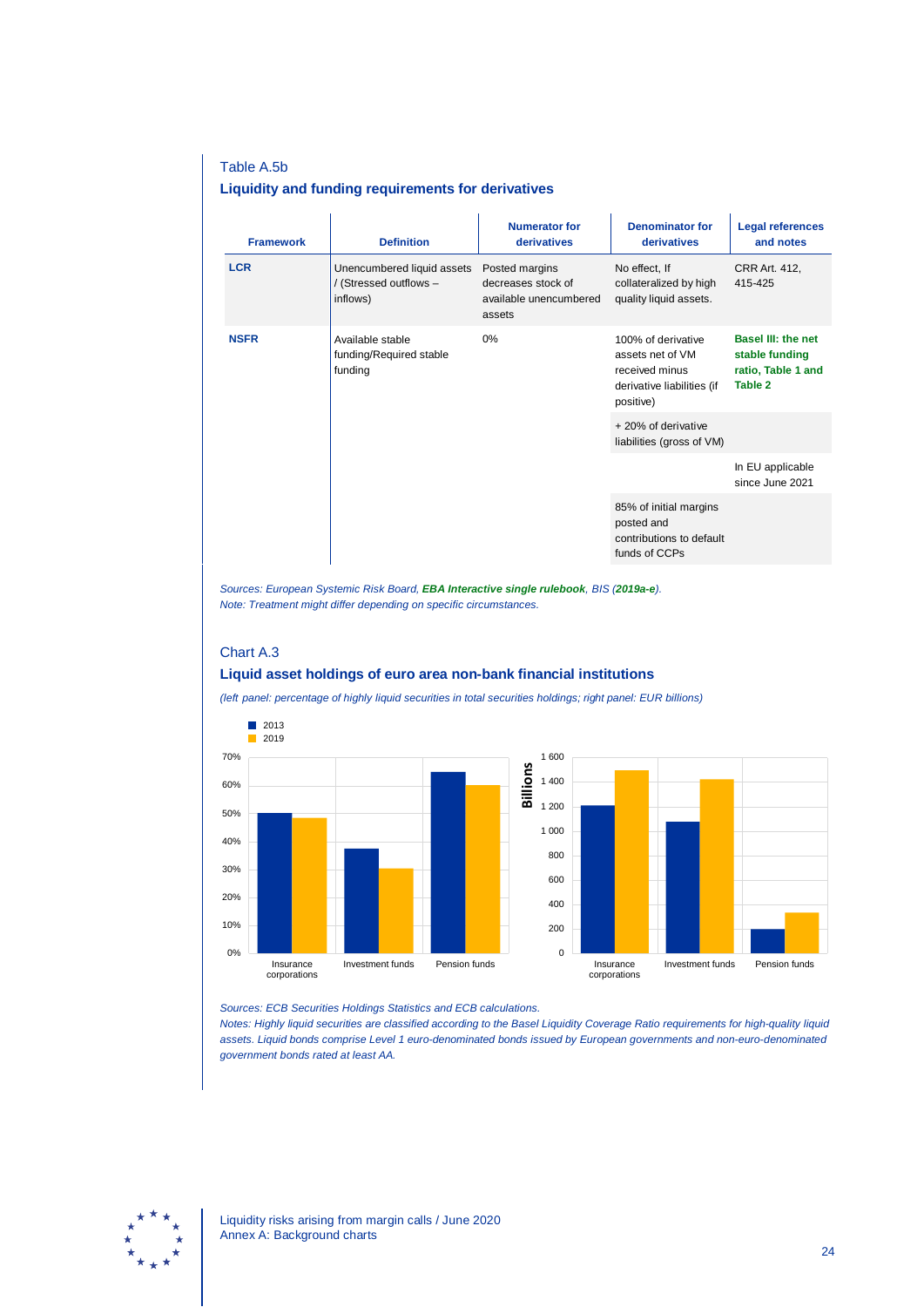#### Chart A.4

#### **The size and composition of variation margin calls on funds' derivative portfolios during the coronavirus market turmoil**

*(left panel: left-hand scale: EUR billions; right-hand scale: percentage points; right panel: EUR billions)*





*Sources: Fache Rousová, L., Gravanis, M., Jukonis, A. and Letizia, E. (2020), "[Derivatives-related liquidity risk facing](https://www.ecb.europa.eu/pub/financial-stability/fsr/html/index.en.html)  [investment funds](https://www.ecb.europa.eu/pub/financial-stability/fsr/html/index.en.html)", European Central Bank Financial Stability Review, Special Feature B, May 2020, Chart B.2, as based on EMIR data, sector classification from Lenoci and Letizia (2020), Bloomberg and authors' calculations. Notes: Left panel: calculated as the sum of all positive margin calls on euro area investment funds, where a positive margin call occurs if either variation margin posted increases or variation margin received decreases from one day to another. The classification of derivative portfolios into asset classes is based on notional amounts using an 80% threshold: if more than 80% of the notional value of contracts in the portfolio belongs to one asset class, the portfolio is classified in this asset class. Right panel: estimates are computed by rescaling the variation margin calls proportionally to the notional amount that they represent for a specific asset class, in order to take into account the fact that some trades are reported as collateralised by variation margin (in the field 'collateralisation' in EMIR reporting), but the size of the margin (in the fields 'variation margins posted' and 'variation margin received') is either not reported at all or not updated on a daily basis. PEPP stands for pandemic emergency purchase programme. The latest observation is for 17 April 2020.*

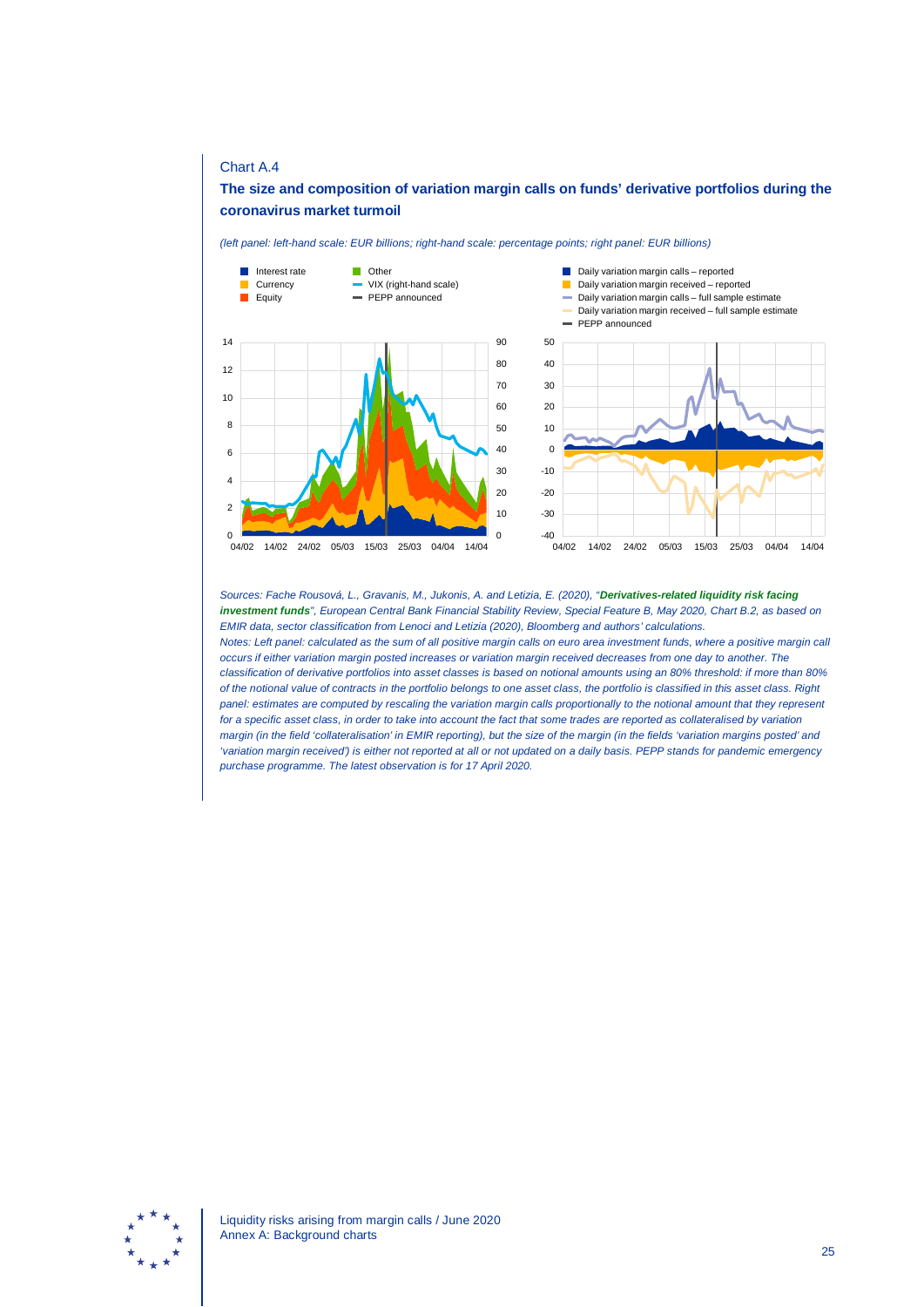#### Chart A.5

#### **Margin calls, liquidity shortfalls and share of funds with shortfalls under two stress scenarios**

|                         |                                                                        |                      | Scenario 1:<br><b>Extreme one-day movement</b>                                                                                                                                                                   | <b>Scenario 2:</b><br><b>Prolonged market turmoil</b>                |  |  |
|-------------------------|------------------------------------------------------------------------|----------------------|------------------------------------------------------------------------------------------------------------------------------------------------------------------------------------------------------------------|----------------------------------------------------------------------|--|--|
|                         | <b>Shocks on:</b>                                                      |                      |                                                                                                                                                                                                                  |                                                                      |  |  |
|                         | interest rate curves                                                   |                      | -25bps parallel shift                                                                                                                                                                                            | -75bps parallel shift                                                |  |  |
|                         | USD-EUR exchange rate                                                  |                      | 2% USD depreciation                                                                                                                                                                                              | 5% USD depreciation                                                  |  |  |
|                         | major equity indices                                                   |                      | 5% decline                                                                                                                                                                                                       | 15% decline                                                          |  |  |
| <b>Rationale</b>        |                                                                        |                      | Shocks similar to extreme market movements observed during<br>September and October 2008 and March 2020                                                                                                          |                                                                      |  |  |
| <b>Liquidity buffer</b> |                                                                        |                      | Cash                                                                                                                                                                                                             | Cash and high-quality<br>government bonds                            |  |  |
| <b>Rationale</b>        |                                                                        |                      | Daily variation markgins are typically required only in cash and there<br>could be limited possibilities for collateral transformation under<br>scenario 1                                                       |                                                                      |  |  |
|                         | Netting of collateral in- and out-flows among<br>derivative portfolios |                      | <b>No</b>                                                                                                                                                                                                        | Yes                                                                  |  |  |
| <b>Rationale</b>        |                                                                        |                      | Netting of collateral inflows and outflows among derive portfolios<br>may not be possible under scenario 1 because the timing of<br>collateral in- and outflows may not coincide under scenario 1.<br>scenario 2 | Instead, collateral inflows and outflows can offset each other under |  |  |
| l a<br>П<br>140         | Margin call covered by buffer<br>Shortfall from margin call            |                      |                                                                                                                                                                                                                  |                                                                      |  |  |
| 120                     |                                                                        |                      |                                                                                                                                                                                                                  |                                                                      |  |  |
| 100                     |                                                                        |                      |                                                                                                                                                                                                                  |                                                                      |  |  |
| 80                      |                                                                        |                      |                                                                                                                                                                                                                  |                                                                      |  |  |
| 60                      |                                                                        |                      |                                                                                                                                                                                                                  |                                                                      |  |  |
| 40                      |                                                                        |                      |                                                                                                                                                                                                                  |                                                                      |  |  |
| 20                      |                                                                        |                      |                                                                                                                                                                                                                  |                                                                      |  |  |
| $\mathbf 0$             |                                                                        |                      |                                                                                                                                                                                                                  |                                                                      |  |  |
|                         | Sample with cash buffer<br>One-day movement                            | Full sample estimate | Sample with liq. buffer                                                                                                                                                                                          | Full sample estimate<br>Prolonged market turmoil                     |  |  |

*Sources: Fache Rousová, L., Gravanis, M., Jukonis, A. and Letizia, E. (2020), "[Derivatives-related liquidity risk facing](https://www.ecb.europa.eu/pub/financial-stability/fsr/html/index.en.html)  [investment funds](https://www.ecb.europa.eu/pub/financial-stability/fsr/html/index.en.html)", European Central Bank Financial Stability Review, Special Feature B, May 2020, Chart B.3, as based on EMIR data, sector classification from Lenoci and Letizia (2020), Refinitiv and authors' calculations. Notes: Based on data at the end of 2018. Sample with cash and liquidity buffers includes 3,523 funds, for which liquidity buffers are available. The full sample includes 13,969 funds, for which EMIR data indicate a holding of a derivative portfolio and variation margin can be calculated. The rescaling to the full sample assumes that the ratio of the cash shortfall to the size of the variation margin call is the same in the two samples. It is assumed that all derivative holdings are collateralised by variation margin.*

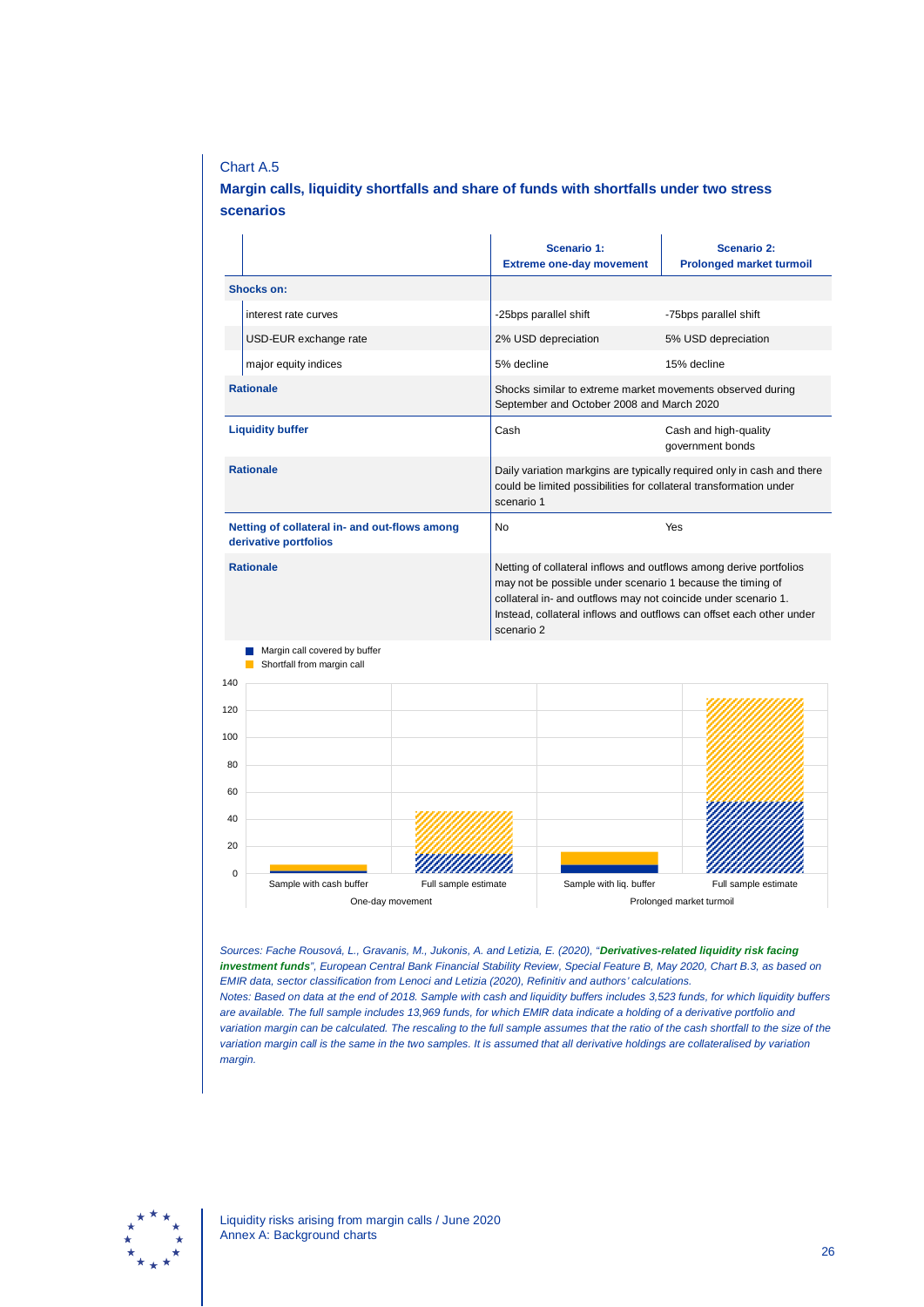### Chart A.6 **Number of dealers per client in derivatives markets**

*(x-axis: number of dealers; y-axis: frequency)*





*Sources: European Systemic Risk Board, EMIR data and ESRB Secretariat calculations.*

*Notes: Data are as of May 2019. See El-Omari, Y., Fiedor, P., Lapschies, S., Schaanning, E., Seidel, M. and Vacirca, F. (2020), "Interdependencies in central clearing in the EU derivatives market", European Systemic Risk Board Occasional Paper, forthcoming. The upper panel shows that approximatively 8,000 clients are using a single dealer to clear interest rate derivatives (albeit this may involve different dealers for different clients), while about 1,000 use two dealers and a negligible fraction of clients use more than three dealers to clear their interest rate derivatives.*

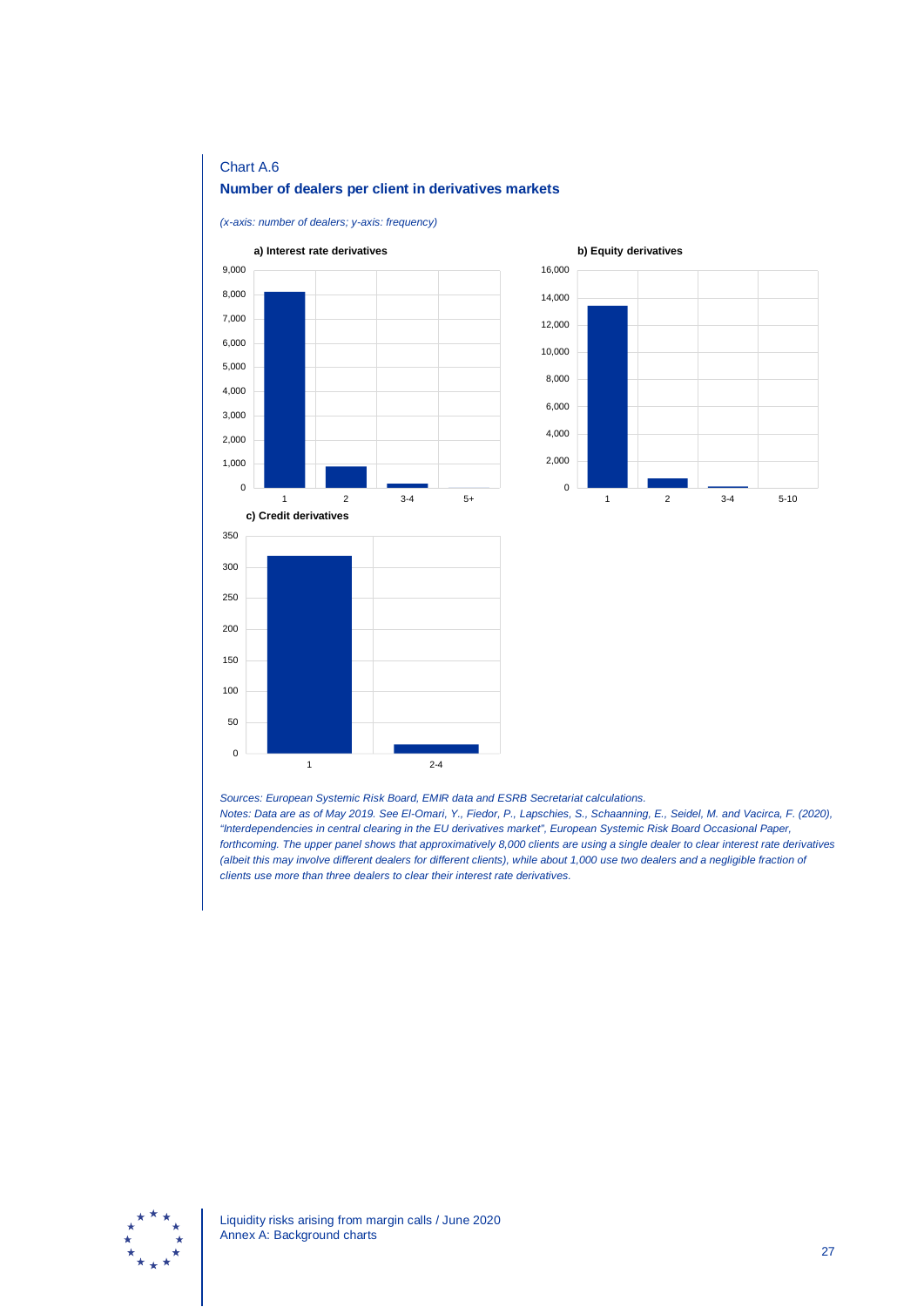### Chart A.7 **Number of clients per dealer in derivatives markets**

*(x-axis: number of clients; y-axis: frequency)*



**b) Number of clients per dealer – equity**



*Sources: European Systemic Risk Board, EMIR data and ESRB Secretariat calculations.*

*Notes: Data are as of May 2019. See El-Omari, Y., Fiedor, P., Lapschies, S., Schaanning, E., Seidel, M. and Vacirca, F. (2020), "Interdependencies in central clearing in the EU derivatives market", European Systemic Risk Board Occasional Paper, forthcoming. The upper panel shows, for instance, that there are 11 clearing members that have more than 300 clients for whom they clear interest rate derivatives. Another 8 dealers are clearing members for between 201 and 300 clients, while 10 dealers clear for between 101-200 clients. About 25 dealers also clear for only 1-10 clients. The ranges are established for data confidentiality reasons.*

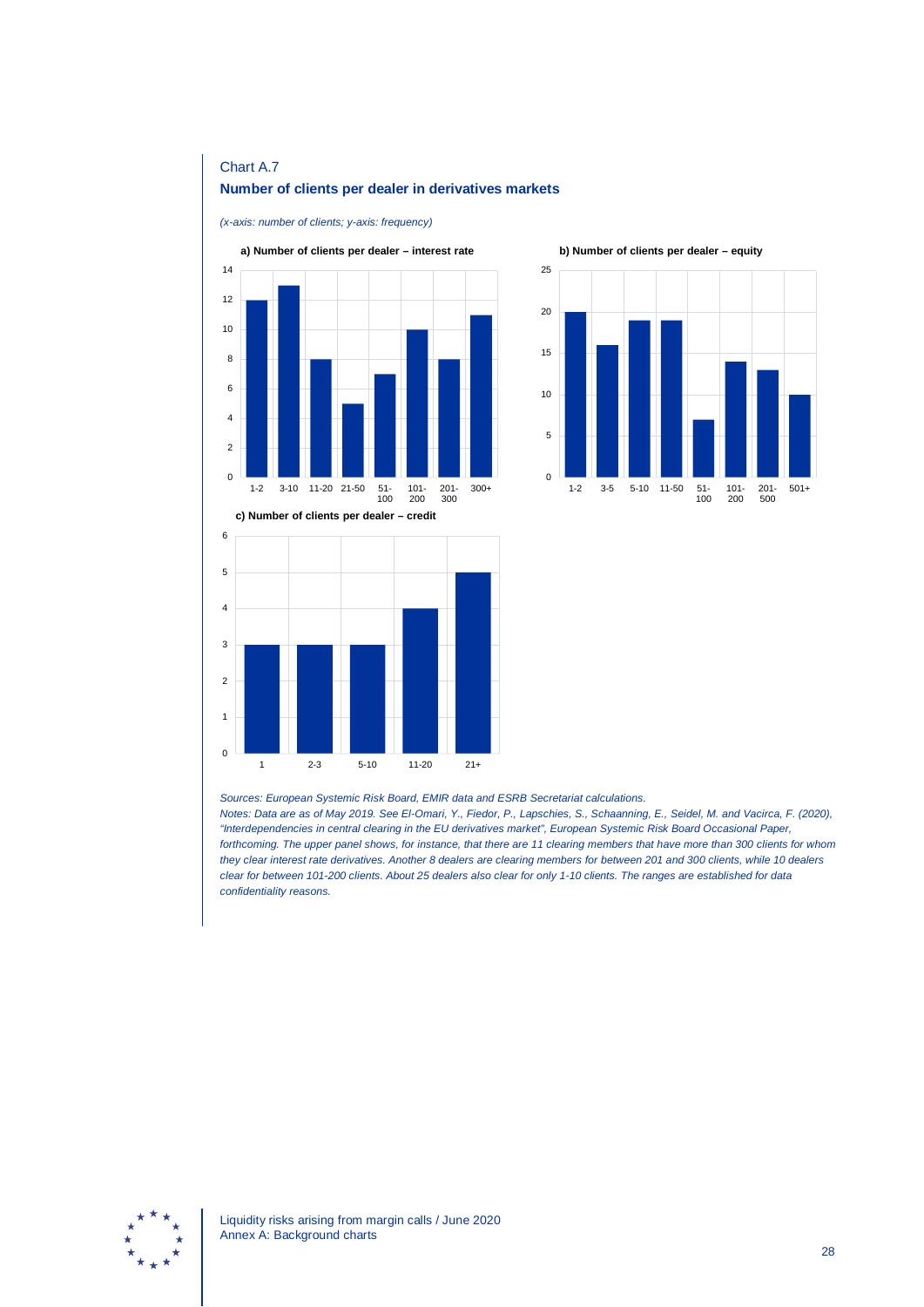### Chart A.8

#### **Repo funds rate**

#### *(percentage per annum)*



#### *Source: [Repo Funds Rate](http://www.repofundsrate.com/).*

*Note: The latest observation is for 7 May 2020.*

### Chart A.9 **Cross-currency basis swap between USD and EUR**





*Source: Bloomberg. Note: The latest observation is for 7 May 2020.*

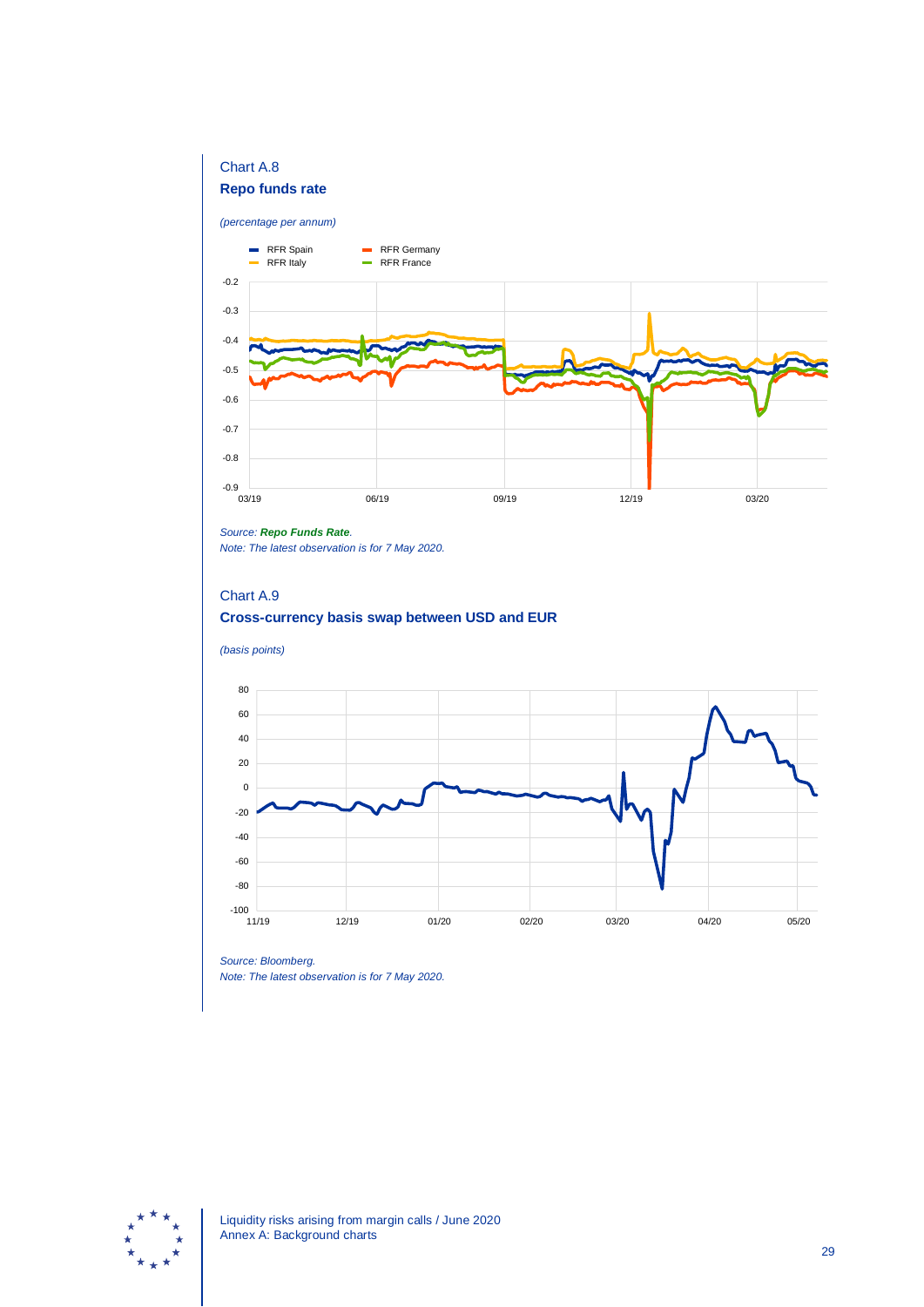# <span id="page-30-0"></span>Annex B: Background information

## B.1: Margining types and factors behind margin developments

Variation margins (VM): Positions are marked-to-market and changes in valuations due to price moves are exchanged on a daily basis in the form of variation margin between CCPs and other counterparties. Higher market volatility leads mechanically to higher VM flows.

Initial margins (IM): CCPs collect collateral to cover potential future losses on a defaulting participant's portfolio over the period where they manage the default and reallocate the portfolio to surviving participants (other counterparties also do so for bilateral OTC derivatives).

Intraday margin calls (IDMC): CCPs collect margins intraday, either on a business-as-usual basis or specifically in high volatility conditions. Such margin calls cover both mark-to-market changes (VM) and potential future losses (increases in IM). Increases in IDMCs were also observed over the recent period of market stress.

**Potential future losses have increased sharply due to the higher volatility since the outbreak of the COVID-19 pandemic.** As a result, initial margins increased sharply in some market segments. This was most visible in equity and commodity markets, where volatility has been particularly high.<sup>[17](#page-30-1)</sup> Credit derivative markets have also seen large increases in initial margin requirements.<sup>[18](#page-30-2)</sup> In other markets, such as interest rate derivatives, margin increases have been smaller due to less acute increases in volatility. There is evidence that some markets, in particular equities, experienced significantly higher trading volumes. The increase in the size of positions was one important factor in the increase in initial margin requirements. However, the main driver of the increase in initial margins was the response of margin models to increased volatility and tail risks. A number of CCPs have also increased initial margin parameters, in particular on equity instruments, which also led to higher initial margins.

### B.2: Developments in repo markets

**Until now, European money market statistical reporting (MMSR) data reported by the 50 largest banks suggests that the European repo market has remained remarkably stable during the COVID-19 crisis.** Transaction volumes did not contract much, although the end-ofquarter effect in March was slightly more pronounced. However, trading volumes with investment funds, the second largest counterparty sector after banks, decreased quite sharply at the end of March. As volumes recovered again – to some extent – this pattern was at least partly driven by an end-of-quarter effect. After a temporary decrease in repo interest rates, possibly due to the ECB

<span id="page-30-2"></span><span id="page-30-1"></span>

<sup>&</sup>lt;sup>17</sup> In respect of commodities, this may be due to factors other than the COVID-19 crisis, in particular oil production decisions and the resulting volatility.

In the case of credit default swaps (CDS), a part of the margin model calculation is proportional to the level of the spread. Since spreads increased massively and remained at a higher level, this contributed to the sustained increase in initial margin for these asset classes.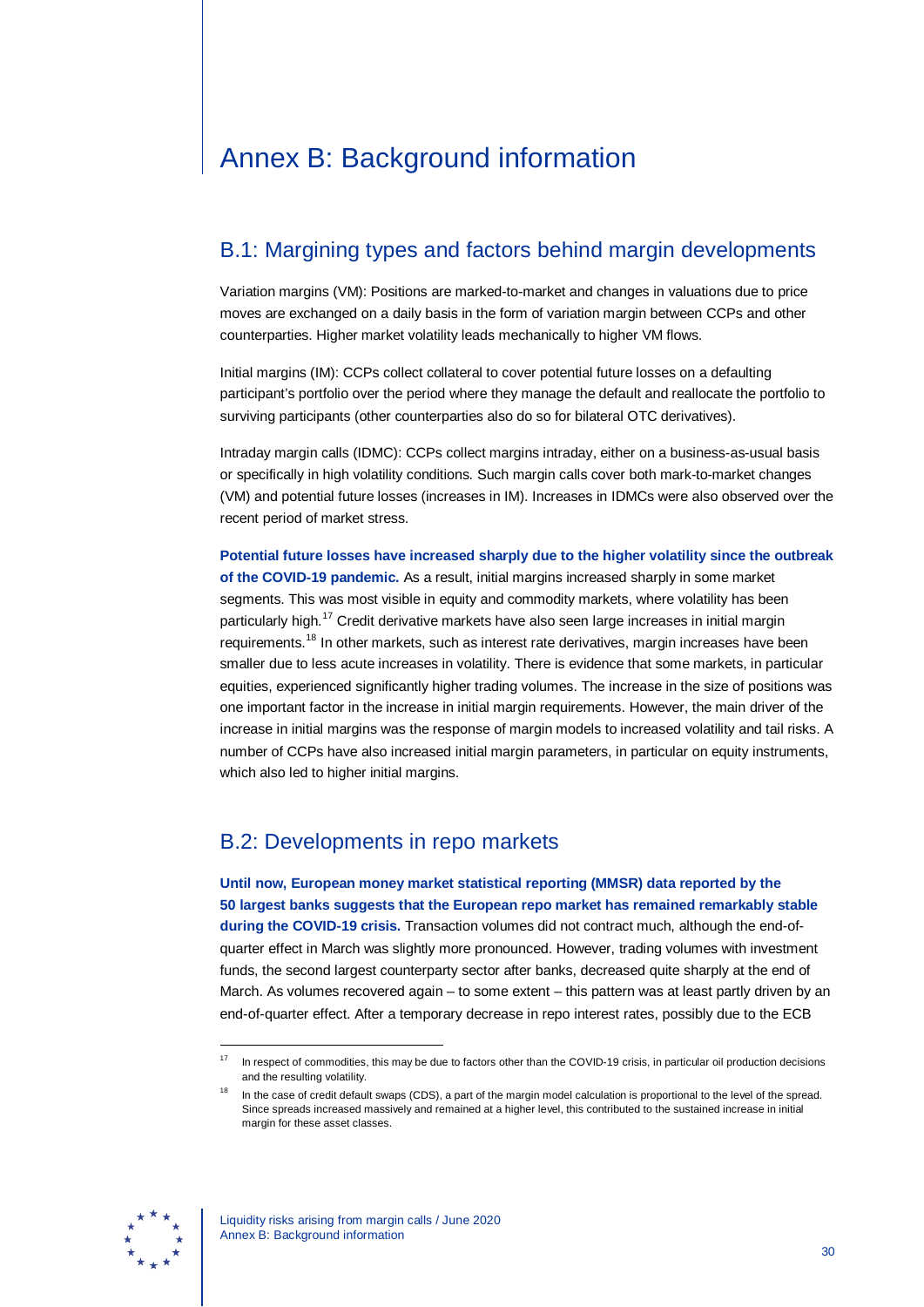intervention, rates are back to their normal levels (see also Chart A.8 in Annex A). In the bilateral market, the proportion of repos carrying zero, negative and positive haircuts has stayed broadly constant.<sup>[19](#page-31-0)</sup> However, the absolute value of non-zero haircuts is becoming slightly larger (larger positive and negative haircuts, respectively), which may indicate that market participants are becoming slightly more risk-conscious.

**While the repo market appears to be quite stable, a number of vulnerabilities are still present. While the bulk of the transactions are cleared by CCPs, as measured by the stock of outstanding repos, the bilateral repo market is very significant.** As argued in the recent ESRB report<sup>20</sup>, an increase in risk-aversion towards counterparty credit risk could result in lower capacity or even a breakdown in this market segment. Furthermore, a significant proportion of bilateral repos are backed by bonds issued by banks and financial institutions. Finally, there is a tendency for banks to use collateral issued in their own country.

## B.3: Concentration and client clearing

**The concentration of clearing services among a few CCPs and clearing members is a wellknown issue, already clearly identified by a number of analyses carried out both at international and European level.**<sup>[21](#page-31-2)</sup> At the global level, for some asset classes most of the exposure in the market is concentrated among a handful of major  $CCPs<sup>22</sup>$  $CCPs<sup>22</sup>$  $CCPs<sup>22</sup>$  and a small number of G-SIBS are the top clearing members in the largest CCPs. At the European level, the situation is similar<sup>[23](#page-31-4)</sup> even though the level of concentration seems lower; the 2018 ESMA report on the second CCP stress test exercise shows that the top clearing member groups have simultaneous exposures to multiple European CCPs even though "… *keeping in mind the limitations of the exercise, the*  interconnectedness analysis has indicated that these exposures would generally not hit *simultaneously the default fund waterfall of all these CCPs under one of the common, internally consistent stress scenarios considered*." With regard to concentration, the analysis of the level of concentration at individual clearing participants, assessed using the Herfindahl-Hirschmann Index (HHI) methodology and thresholds, has not shown systemically critical concentrations at single clearing members or groups at EU-wide level.

**Current client clearing arrangements can be characterised as follows:** i) they are mostly based on Futures Industry Association documentation, but typically entail bespoke elements; ii) initial margin requirements are typically set using internal models of the clearing member, with CCP margin requirements as a floor; iii) counterparty-specific add-ons to those initial margin requirements can be quite high (up to 50%); iv) collateral schedules themselves are rather strict – typically only collateral accepted at CCPs is eligible, however, the repo desks of clearing providers

<span id="page-31-4"></span><span id="page-31-3"></span><span id="page-31-2"></span>

Under the MMSR haircuts in the CCP-cleared segment are not reported.

<span id="page-31-1"></span><span id="page-31-0"></span><sup>20</sup> European Systemic Risk Board (2020a), **[Mitigating the procyclicality of margins and haircuts in derivatives markets](https://www.esrb.europa.eu/pub/pdf/reports/esrb.report_200109_mitigating_procyclicality_margins_haricuts%7E0f3e9f9e48.en.pdf)  [and securities financing transactions](https://www.esrb.europa.eu/pub/pdf/reports/esrb.report_200109_mitigating_procyclicality_margins_haricuts%7E0f3e9f9e48.en.pdf)**, January 2020.

<sup>21</sup> Such analyses have been carried out at the international level by the Financial Stability Board (FSB) and Standard-Setting Bodies (SSBs) and at the European level by the European Securities Markets Association (ESMA) and the ESRB.

For example, The SWAPClear service of LCH Ltd handles approximately 80% of the amount of cleared interest rate swaps; similarly, the ICE CCPs (US and Europe) clear the majority of CDS, both on indexes and single names.

<sup>23</sup> See ESMA's **[EU-wide CCP Stress Test 2017](https://www.esma.europa.eu/sites/default/files/library/esma70-151-1154_eu-wide_ccp_stress_test_2017_report.pdf)**.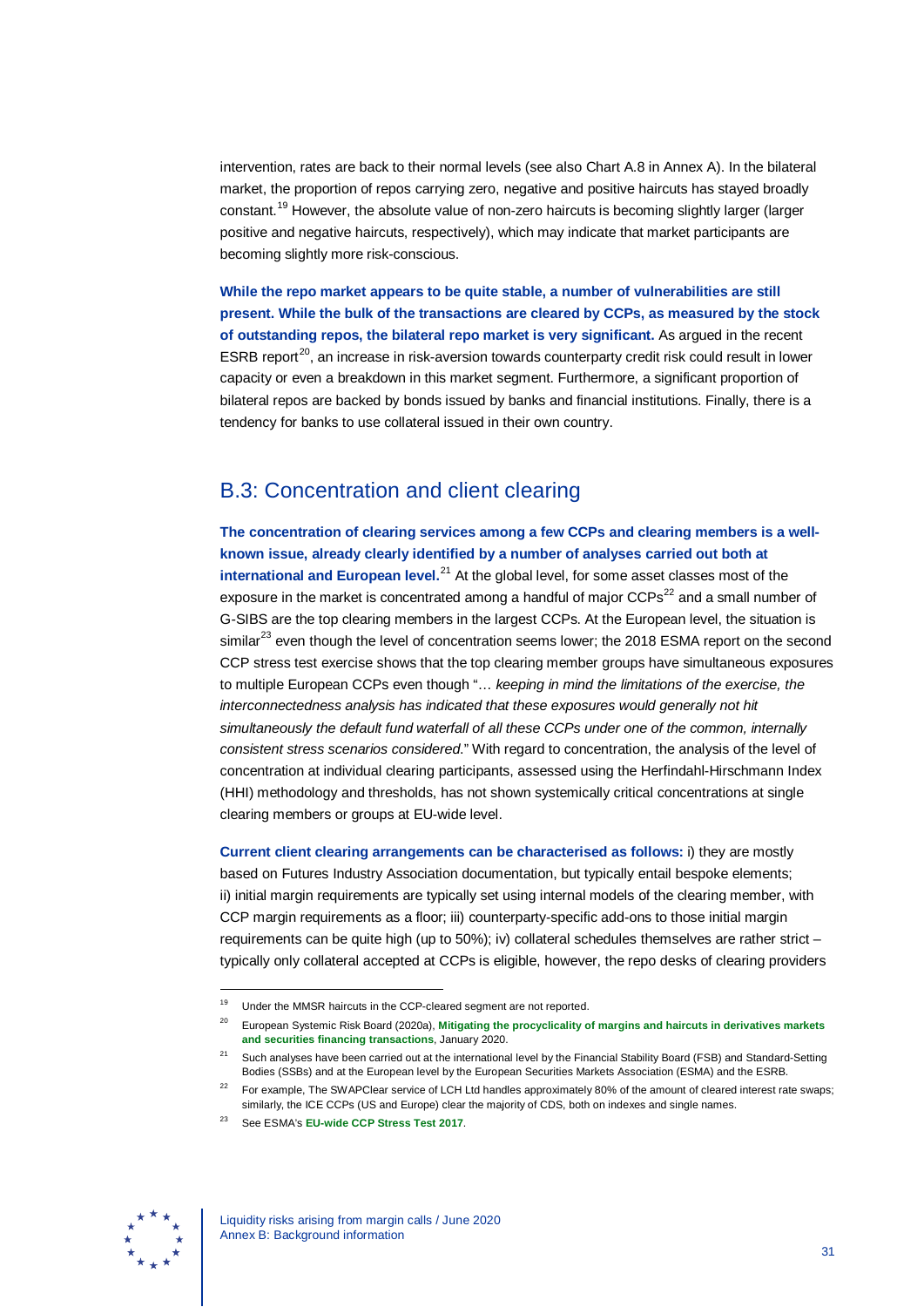typically offer (but are not contractually obliged to provide) collateral transformation services to their clients; v) clearing providers typically have the contractual right to call for variation margin intraday, but will normally refrain from doing so and usually pre-fund variation margins that the CCP calls intraday; vi) the clearing member generally has the right to terminate the client clearing contract at short notice (typically, 1-3 months, which could be longer than it would take for clients to negotiate new contracts).

**Concentration at CCPs and clearing members, combined with interconnectedness among CCPs through common clearing members, liquidity providers, custodians or investment counterparts, may also give rise to further cascade effects.** The concentration of clearing services at a few CCPs and in a few clearing members active in several markets is a well-known issue, already clearly identified by a number of analyses carried out both at the international and at the European levels, as well as being documented in this report (see Tables A.1-A.3 and Figure A.2 in Annex A). The implications of a default increase with concentration and interconnectedness. Concentration at a CCP means that any material margin calls, non-pass-through of intraday variation margins, changes in haircuts, etc. would affect several major entities at the same time – or even the whole financial system. Likewise, concentration at clearing provider level means that material changes in client clearing conditions would affect many clients at the same time, possibly amplifying liquidity stress at the level of the market. However, the current framework for CCPs' liquidity stress testing only accounts for interconnectedness to a very limited extent, as there is no requirement to address concerns related to the concentration in the provision of different services to or by the CCPs. For example, a bank can be a clearing member at one CCP, but also at the same time play an important role at another CCP by providing liquidity to that CCP. Currently, liquidity stress tests of CCPs only partially account for such liquidity providing service relationships.

## B.4: The impact on non-bank financial entities and non-financial corporations

**Non-banks can be vulnerable to liquidity risks stemming from margin calls.** Non-bank financial intermediaries and non-financial corporations (in the following grouped together as "nonbanks") can have sizeable derivatives exposures. Because of this, as shown in simulations referenced in the recent ESRB report $^{24}$  $^{24}$  $^{24}$ , non-banks such as some investment funds, pension funds and insurance companies could face potentially large margin calls. Since they do not have access to central bank refinancing operations, non-banks that choose to hold low cash buffers and low amounts of high quality collateral – which is typically accepted for margin calls – have to rely on funding and collateral transformation services provided by large banks and broker-dealers and may otherwise be forced to close positions.

**Non-banks are particularly exposed to margin calls from counterparties in bilateral derivatives markets and from their client clearing provider.** Non-banks typically use bilaterally cleared derivatives and/or access CCP-cleared derivative markets through a client clearing

<span id="page-32-0"></span>

<sup>24</sup> European Systemic Risk Board (2020a), **[Mitigating the procyclicality of margins and haircuts in derivatives markets](https://www.esrb.europa.eu/pub/pdf/reports/esrb.report_200109_mitigating_procyclicality_margins_haricuts%7E0f3e9f9e48.en.pdf)  [and securities financing transactions](https://www.esrb.europa.eu/pub/pdf/reports/esrb.report_200109_mitigating_procyclicality_margins_haricuts%7E0f3e9f9e48.en.pdf)**, January 2020.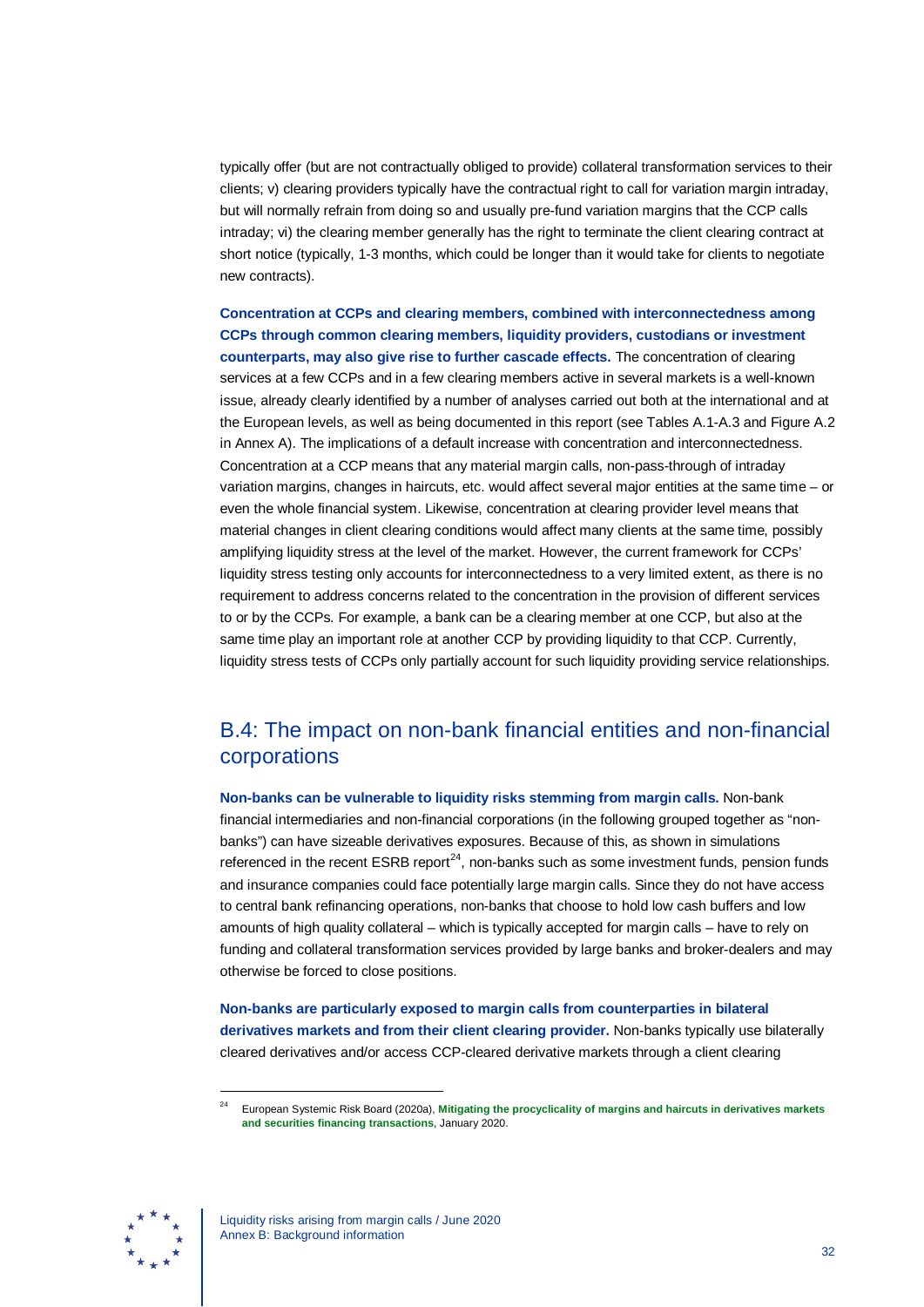provider. Most non-banks thereby rely on the services of only one client clearing provider and do not have backup arrangements in place.

**To date, there is little precise information available for assessing the severity of margin calls faced by non-banks during the crisis period since February 2020.** Anecdotal evidence points to increasing margin calls also for non-banks such as funds, but most "severe" cases reported were linked to the United States rather than Europe. $^{25}$  $^{25}$  $^{25}$  On the funding side, MMSR transaction data show a large decrease in repo funding extended by EU banks to investment funds in March 2020, in particular to funds domiciled in tax havens such as the Cayman Islands. However, the drivers of the latter development are not clear at this point in time.

**Going forward, non-banks could be particularly vulnerable in the event that client clearing providers impose less favourable conditions on them.** If volatility in financial market segments picks up again, a situation might arise where client clearing providers impose less favourable conditions on clients. This could be prompted, for example, by less "comfortable" liquidity conditions at clearing providers. Such less favourable conditions might include: i) increased intraday margin calls to clients; ii) restricted funding of clients by repo desks; iii) higher total initial margin requirements, e.g. because of add-ons. Clearing providers might even be tempted to terminate client clearing contracts.

## B.5: Examples of developments in bilaterally cleared markets

**During recent weeks, there have also been some issues caused by margin calls in foreign currency swaps that were cleared bilaterally.**[26](#page-33-1) For example, in Norway this caused the banks' funding situation to deteriorate during the most turbulent days in March. Fund managers, insurance and pension funds hedge the NOK value of their foreign investments. When the NOK depreciated, they had to pay margin calls to their counterparties in currency swap agreements. They mostly sold liquid securities denominated in NOK to meet the margin calls, which led to a fall in the price of Norwegian bonds. The sale of bonds by fund managers to meet margin calls amplified the sharp fall in the prices of banks' bonds and worsened the financing market. Fund managers also reduced their currency hedges due to falling asset prices on foreign investments. This resulted in a further weakening of the NOK and in turn increased margin calls. The significant effect this had on banks and financial markets was due to the NOK weakening more than many other currencies and Norwegian fund managers having a large proportion of their foreign investment hedged in foreign currency. Banks' liquidity was not directly affected by the significant weakening of the NOK, since their foreign currency debt is hedged by currency swaps.

<span id="page-33-1"></span><span id="page-33-0"></span>

<sup>&</sup>lt;sup>25</sup> According to US newspaper reports, it seems to be mainly Real Estate Investment Trusts (REITs) that have been affected by margin calls. Noteworthy developments in Europe include: UBS as one of the world's largest wealth managers reporting that investors are adjusting their portfolios in order to meet margin calls and ABN Amro confirming that it will incur a USD 200 million loss after a single client failed to meet margin calls.

 $26$  See also an example of pricing developments in currency swaps in Chart A.9 in Annex A.

Liquidity risks arising from margin calls / June 2020 Annex B: Background information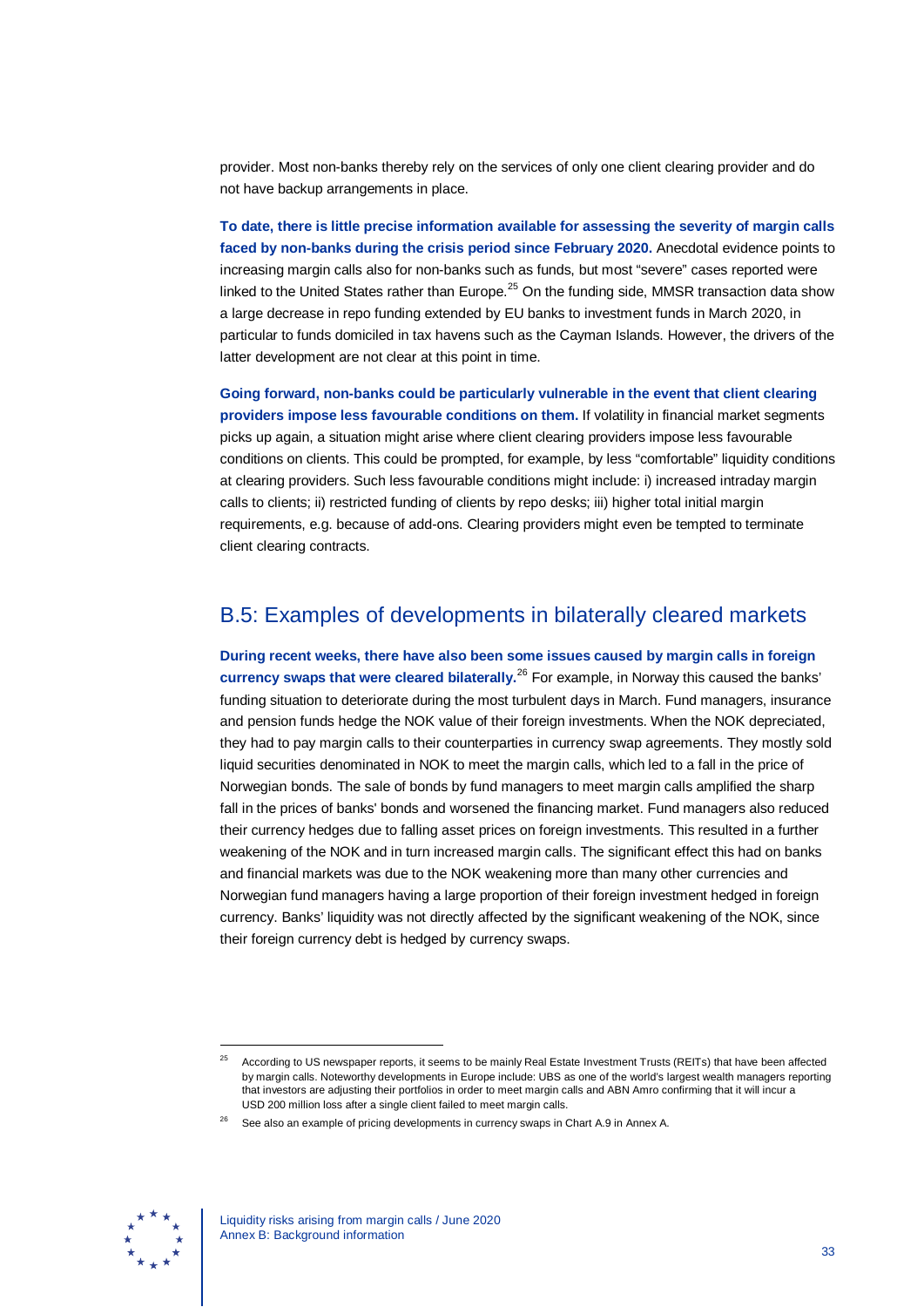## B.6: Future risks including new channels

**Possible channels of liquidity strain include measures taken by CCPs to mitigate credit risk stemming from collateral issuers or clearing members.** So far, there is only anecdotal evidence that some CCPs have moderately increased haircuts on certain types of collateral. CCPs have not restricted collateral eligibility criteria or reduced issuer concentration limits. However, the crisis effect on collateral may materialise in the future, e.g. if government bonds or other bonds that are currently accepted as collateral were downgraded. CCPs may adjust their government and corporate bond haircuts or eligibility criteria in line with these developments. If such measures were taken in the future, clearing members would have to provide additional collateral or – in extreme scenarios, if some government bonds are excluded from the pool of eligible collateral – this could lead to clearing members having to substitute large amounts of collateral at short notice. Furthermore, there is so far no sign that CCPs are downgrading their internal credit assessment of their clearing members, a move which could in turn lead to additional margin calls (credit risk addons) on less resilient members. These measures are, however, more likely to become common in future weeks and months, as the implications of the macroeconomic context for counterparty credit risk become more evident.

**It is reasonable to expect concentration and interconnectedness to increase in the short and medium term.** Given the high fixed costs involved in providing clearing services and the low profitability of this line of business the number of institutions offering client clearing services might be expected to decrease over time. Anecdotal evidence already suggests that in previous years an increase in concentration has been observed following the exit of certain client clearing service providers.

**At the current juncture, it is unclear whether the current stressed circumstances have further increased the concentration among CCPs/clearing members or interconnectedness.** From the preliminary market intelligence carried out so far, no apparent major and new pinch point has emerged yet for the provision of clearing services; nor has any major player announced their intention to withdraw from this line of business.

**As the Financial Stability Board (FSB) report of November 2018 has shown, the provision of client clearing services is usually carried out by clearing members as part of a package of services.** Reportedly, such services when provided on a stand-alone basis do not offer an adequate return on the necessary investments. However, this trend does not seem specific only to central clearing services; it is common also to other post-trading services, such as custodial services which, likewise, entail significant fixed costs.

**From this perspective, it can be assumed that the current risks linked to the increasing concentration and interconnectedness will remain, possibly increasing as the crisis evolves.** Overall, the most significant risks linked to concentration and interconnectedness are related to likely cascade effects in the event of a major default. Such risks are likely to remain or even increase as the volatile market developments prevail.



Liquidity risks arising from margin calls / June 2020 Annex B: Background information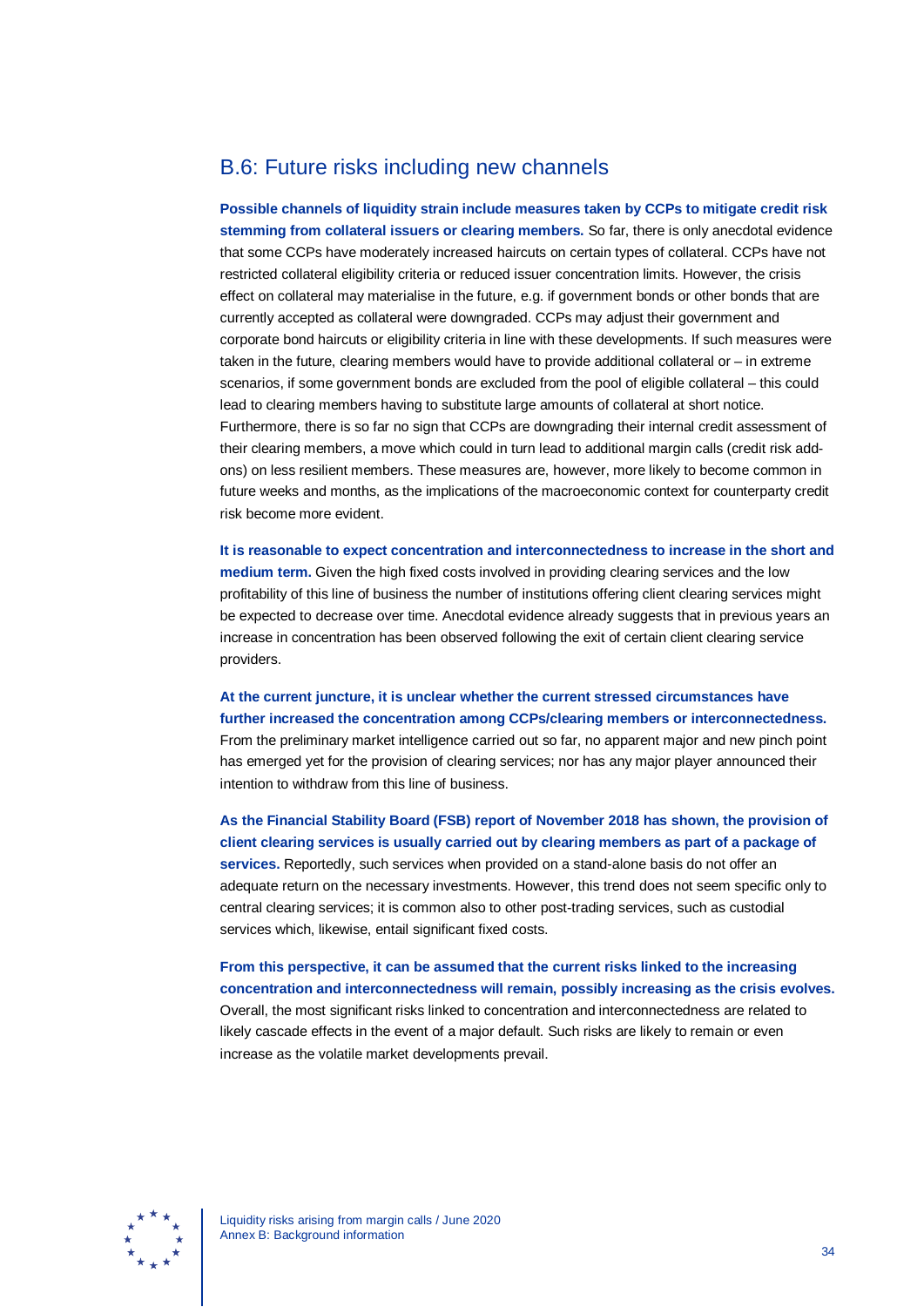## B.7: Monitoring needs

**As regards increases in margin levels, there is still a need for more granular evidence, most importantly to assess the performance of IM models in terms of procyclicality.** The ESRB Expert Group on Margins and Haircuts should assess key aspects of this. First, they should analyse whether the changes in initial margins are significant or not when compared to variation margin flows. Second, they should examine whether initial margin models have responded as expected to the recent volatility episodes, or whether they have overshot and/or whether embedded anti-procyclicality has sufficiently mitigated initial margin increases. Another aspect of this monitoring is to further examine which types of financial instruments and market participants have been most affected by the crisis, in order to further tailor the ESRB's policy response.

**Monitoring will also need to turn to potential problems resulting from collateral haircuts, eligibility or issuer caps, and from credit risk add-ons set by CCPs.** As there is a greater than normal chance of these effects materialising in the weeks and months to come, the ESRB should conduct a fact-finding exercise to monitor whether mitigating measures taken by CCPs lead to temporary liquidity strains or difficulties in sourcing collateral, or to a widespread procyclical increase in margin levels due to credit risk add-ons.

**At the microprudential level, the regulatory framework requires CCPs to play an active role in containing the potential consequences of a concentration of exposures.** With regard to clearing members, CCPs are not mandated to impose concentration add-ons but are required to monitor the size of exposures vis-à-vis the depth and liquidity of the relevant market and consider applying such add-ons when appropriate. Moreover, CCPs are required to avoid excessive concentration at certain intermediaries for the provision of investment services or liquidity facilities. CCP supervisors are expected to closely monitor that CCPs have a proactive approach to limit concentration at certain intermediaries.